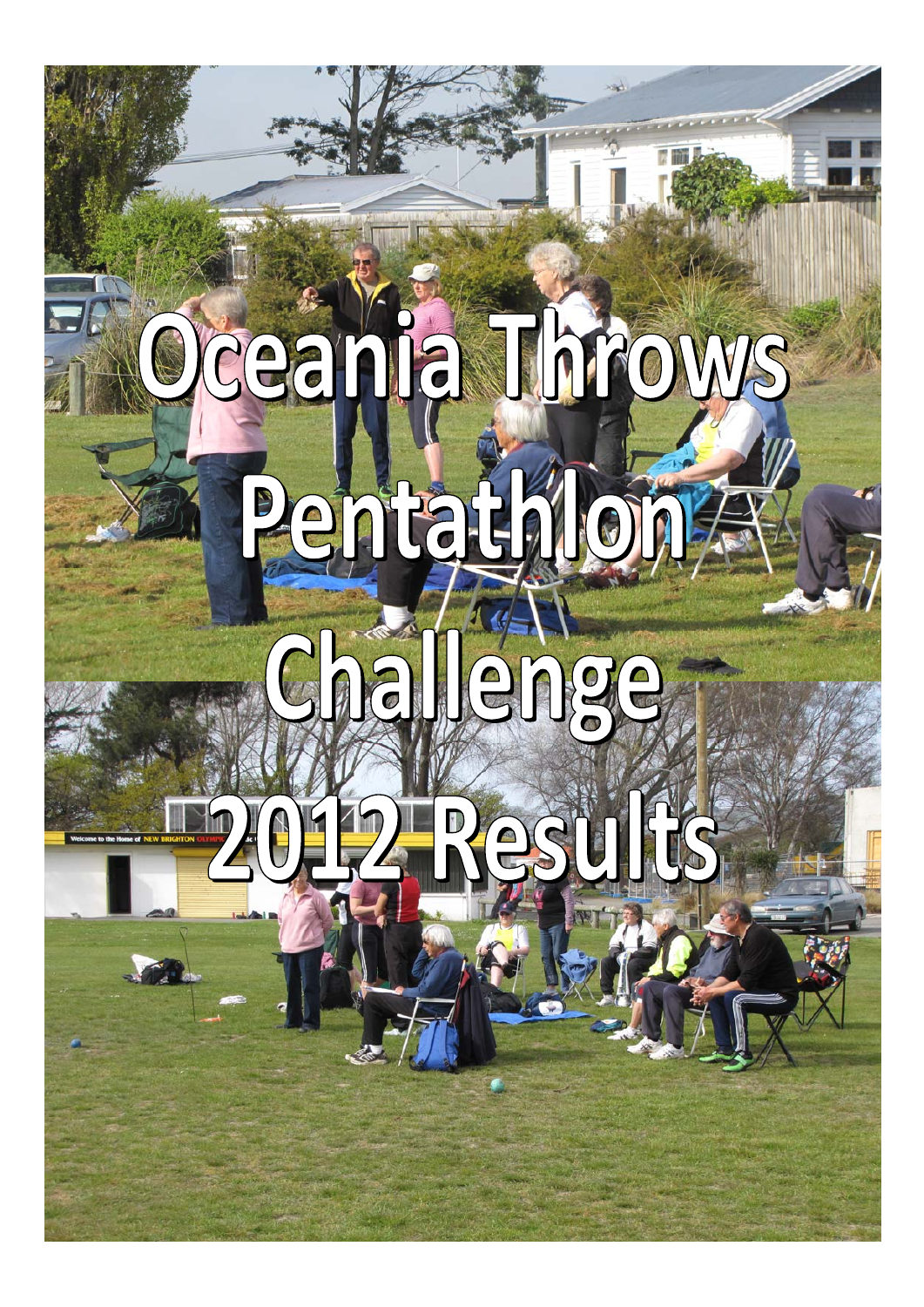| <b>M30</b>          |            | <b>Hammer</b> | <b>Shot</b> | <b>Discus</b> | <b>Javelin</b> | Weight | <b>Total</b> |
|---------------------|------------|---------------|-------------|---------------|----------------|--------|--------------|
| Vincent Smith       | <b>NZ</b>  | 36.18         | 11.83       | 34.66         | 35.73          | 13.45  |              |
| Age Factors         | M30        | 1.0000        | 1.0000      | 1.0000        | 1.0000         | 1.0000 |              |
|                     |            | 36.18         | 11.83       | 34.66         | 35.73          | 13.45  |              |
| 1st                 |            | 450           | 596         | 557           | 381            | 647    | 2631         |
|                     |            | 450           | 1046        | 1603          | 1984           | 2631   |              |
| Michael Scholten    | <b>NZ</b>  | 36.55         | 11.58       | 33.26         | 39.81          | 10.90  |              |
| Age Factors         | M30        | 1.0000        | 1.0000      | 1.0000        | 1.0000         | 1.0000 |              |
|                     |            | 36.55         | 11.58       | 33.26         | 39.81          | 10.90  |              |
| 2nd                 |            | 456           | 581         | 529           | 439            | 502    | 2507         |
|                     |            | 456           | 1037        | 1566          | 2005           | 2507   |              |
| <b>Warren Jones</b> | <b>AUS</b> | 37.35         | 9.18        | 27.07         | 24.24          | 10.85  |              |
| Age Factors         | M30        | 1.0000        | 1.0000      | 1.0000        | 1.0000         | 1.0000 |              |
|                     |            | 37.35         | 9.18        | 27.07         | 24.24          | 10.85  |              |
| 3rd                 |            | 469           | 437         | 407           | 219            | 500    | 2032         |
|                     |            | 469           | 906         | 1313          | 1532           | 2032   |              |
| Anatoly Kirevsky    | <b>AUS</b> | 25.88         | 9.06        | 28.96         | 29.38          | 10.09  |              |
| Age Factors         | M30        | 1.0000        | 1.0000      | 1.0000        | 1.0000         | 1.0000 |              |
|                     |            | 25.88         | 9.06        | 28.96         | 29.38          | 10.09  |              |
| 4th                 |            | 285           | 429         | 444           | 290            | 457    | 1905         |
|                     |            | 285           | 714         | 1158          | 1448           | 1905   |              |

## **Men's Winter Throws Pentathlon Trans Tasman Challenge 2012**

| <b>M35</b>   |           | <b>Hammer</b> | <b>Shot</b> | <b>Discus</b> | <b>Javelin</b> | Weight | <b>Total</b> |
|--------------|-----------|---------------|-------------|---------------|----------------|--------|--------------|
| David Couper | <b>NZ</b> | 32.90         | 10.11       | 28.21         | 44.43          | 9.85   |              |
| Age Factors  | M35       | 1.0300        | 1.0372      | 1.0143        | 1.0126         | 1.0203 |              |
|              |           | 33.88         | 10.48       | 28.61         | 44.98          | 10.04  |              |
| 1st          |           | 413           | 515         | 437           | 515            | 454    | 2334         |
|              |           | 413           | 928         | 1365          | 1880           | 2334   |              |

| M40          |            | <b>Hammer</b> | <b>Shot</b> | <b>Discus</b> | <b>Javelin</b> | Weight | <b>Total</b> |
|--------------|------------|---------------|-------------|---------------|----------------|--------|--------------|
| Aaron Schenk | <b>AUS</b> | 25.18         | 9.48        | 28.61         | 38.63          | 9.20   |              |
| Age Factors  | M40        | 1.1252        | 1.1137      | 1.1014        | 1.0862         | 1.0898 |              |
|              |            | 28.33         | 10.55       | 31.51         | 41.95          | 10.02  |              |
| 1st          |            | 324           | 519         | 494           | 470            | 453    | 2260         |
|              |            | 324           | 843         | 1337          | 1807           | 1807   |              |
| Ian Clarke   | NZ         | 23.86         | 7.89        | 27.21         | 32.60          | 8.25   |              |
| Age Factors  | M40        | 1.1252        | 1.1137      | 1.1014        | 1.0862         | 1.0898 |              |
|              |            | 26.84         | 8.78        | 29.96         | 35.41          | 8.99   |              |
| 2nd          |            | 300           | 413         | 464           | 376            | 396    | 1949         |
|              |            | 300           | 713         | 1177          | 1553           | 1553   |              |
| Marc Sanson  | <b>NZ</b>  | 15.55         | 8.32        | 22.50         | 38.81          | 6.56   |              |
| Age Factors  | M40        | 1.1252        | 1.1137      | 1.1014        | 1.0862         | 1.0898 |              |
|              |            | 17.49         | 9.26        | 24.78         | 42.15          | 7.14   |              |
| 3rd          |            | 153           | 441         | 363           | 473            | 294    | 1724         |
|              |            | 153           | 594         | 957           | 1430           | 1430   |              |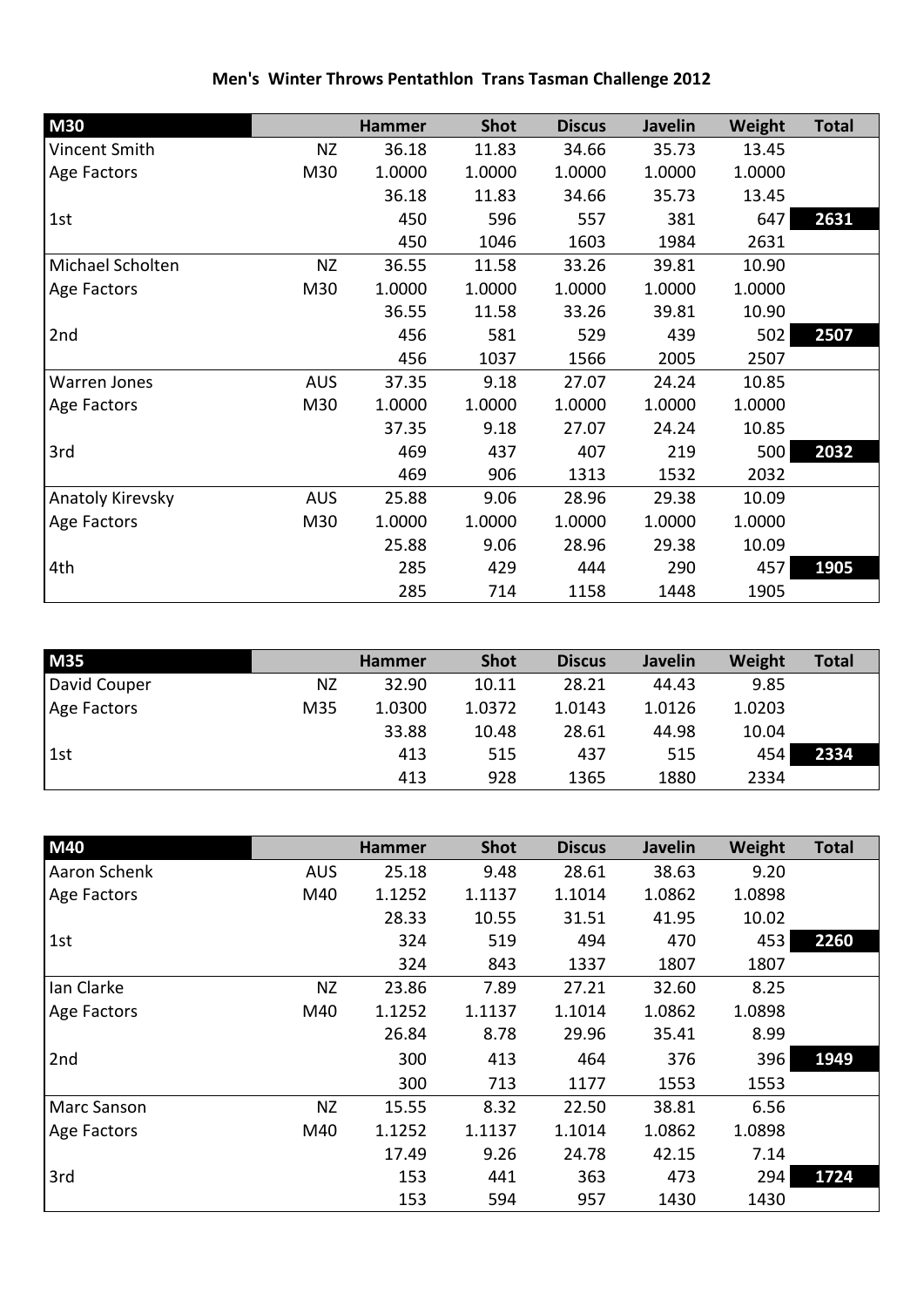| M45                   |            | <b>Hammer</b> | <b>Shot</b> | <b>Discus</b> | Javelin | Weight      | <b>Total</b> |
|-----------------------|------------|---------------|-------------|---------------|---------|-------------|--------------|
| <b>Steve Rusbatch</b> | <b>NZ</b>  | 27.84         | 9.13        | 27.74         | 28.63   | 9.27        |              |
| Age Factors           | M45        | 1.2397        | 1.2023      | 1.2049        | 1.1716  | 1.1697      |              |
|                       |            | 34.51         | 10.97       | 33.42         | 33.54   | 10.84       |              |
| 1st                   |            | 423           | 544         | 532           | 349     | 499         | 2347         |
|                       |            | 423           | 967         | 1499          | 1848    | 2347        |              |
| Murray Free           | <b>NZ</b>  | 21.55         | 9.16        | 28.08         | 39.26   | 7.63        |              |
| Age Factors           | M45        | 1.2397        | 1.2023      | 1.2049        | 1.1716  | 1.1697      |              |
|                       |            | 26.71         | 11.01       | 33.83         | 45.99   | 8.92        |              |
| 2nd                   |            | 298           | 546         | 540           | 529     | 392         | 2305         |
|                       |            | 298           | 844         | 1384          | 1913    | 2305        |              |
| <b>Matthew Lovell</b> | <b>AUS</b> | 29.66         | 8.00        | 24.49         | 31.48   | 8.16        |              |
| Age Factors           | M45        | 1.2397        | 1.2023      | 1.2049        | 1.1716  | 1.1697      |              |
|                       |            | 36.76         | 9.61        | 29.50         | 36.88   | 9.54        |              |
| 3rd                   |            | 459           | 462         | 455           | 397     | 426         | 2199         |
|                       |            | 459           | 921         | 1376          | 1773    | 2199        |              |
| Rene Otto             | <b>NZ</b>  | 36.20         | 9.60        | 33.86         | 25.45   | 0.00        |              |
| Age Factors           | M45        | 1.2397        | 1.2023      | 1.2049        | 1.1716  | 1.1697      |              |
|                       |            | 44.87         | 11.54       | 40.79         | 29.81   | 0.00        |              |
| 4th                   |            | 592           | 579         | 681           | 297     | 0.00        | 2149         |
|                       |            | 592           | 1171        | 1852          | 2149    | 2149        |              |
| <b>Bruce Solomon</b>  | <b>NZ</b>  | 13.18         | 8.70        | 21.32         | 29.95   | 7.11        |              |
| Age Factors           | M45        | 1.2397        | 1.2023      | 1.2049        | 1.1716  | 1.1697      |              |
|                       |            | 16.33         | 10.46       | 25.68         | 35.08   | 8.31        |              |
| 5th                   |            | 136           | 513         | 380           | 371     | 358         | 1758         |
|                       |            | 136           | 649         | 1029          | 1400    | 1758        |              |
| <b>Brendon Magill</b> | <b>NZ</b>  | <b>DNS</b>    | 5.80        | 18.18         | 26.74   | <b>DNS</b>  |              |
| Age Factors           | M45        | 1.2397        | 1.2023      | 1.2049        | 1.1716  | 1.1697      |              |
|                       |            | 0.00          | 6.97        | 21.90         | 31.32   | 0.00        |              |
| 6th                   |            | 0             | 306         | 308           | 318     | $\mathbf 0$ | 932          |
|                       |            | $\pmb{0}$     | 306         | 614           | 932     | 932         |              |

| <b>M50</b>          |           | <b>Hammer</b> | <b>Shot</b> | <b>Discus</b> | <b>Javelin</b> | Weight | <b>Total</b> |
|---------------------|-----------|---------------|-------------|---------------|----------------|--------|--------------|
| <b>Mark Cumming</b> | <b>NZ</b> | 53.71         | 10.22       | 35.03         | 27.94          | 18.95  |              |
| Age Factors         | M50       | 1.1864        | 1.1721      | 1.0218        | 1.2278         | 1.0488 |              |
|                     |           | 63.72         | 11.97       | 35.79         | 34.30          | 19.87  |              |
| 1st                 |           | 905           | 605         | 580           | 360            | 1016   | 3466         |
|                     |           | 905           | 1510        | 2090          | 2450           | 3466   |              |
| <b>Mark Flaus</b>   | <b>NZ</b> | 33.33         | 11.61       | 38.55         | 30.39          | 12.96  |              |
| Age Factors         | M50       | 1.1864        | 1.1721      | 1.0218        | 1.2278         | 1.0488 |              |
|                     |           | 39.54         | 13.60       | 39.39         | 37.31          | 13.59  |              |
| 2nd                 |           | 505           | 704         | 652           | 403            | 655    | 2919         |
|                     |           | 505           | 1209        | 1861          | 2264           | 2919   |              |
| Gary Rawson         | <b>NZ</b> | 19.20         | 8.95        | 29.72         | 29.85          | 7.78   |              |
| Age Factors         | M50       | 1.1864        | 1.1721      | 1.0218        | 1.2278         | 1.0488 |              |
|                     |           | 22.77         | 10.49       | 30.36         | 36.64          | 8.15   |              |
| 3rd                 |           | 236           | 515         | 472           | 394            | 349    | 1966         |
|                     |           | 236           | 751         | 1223          | 1617           | 1966   |              |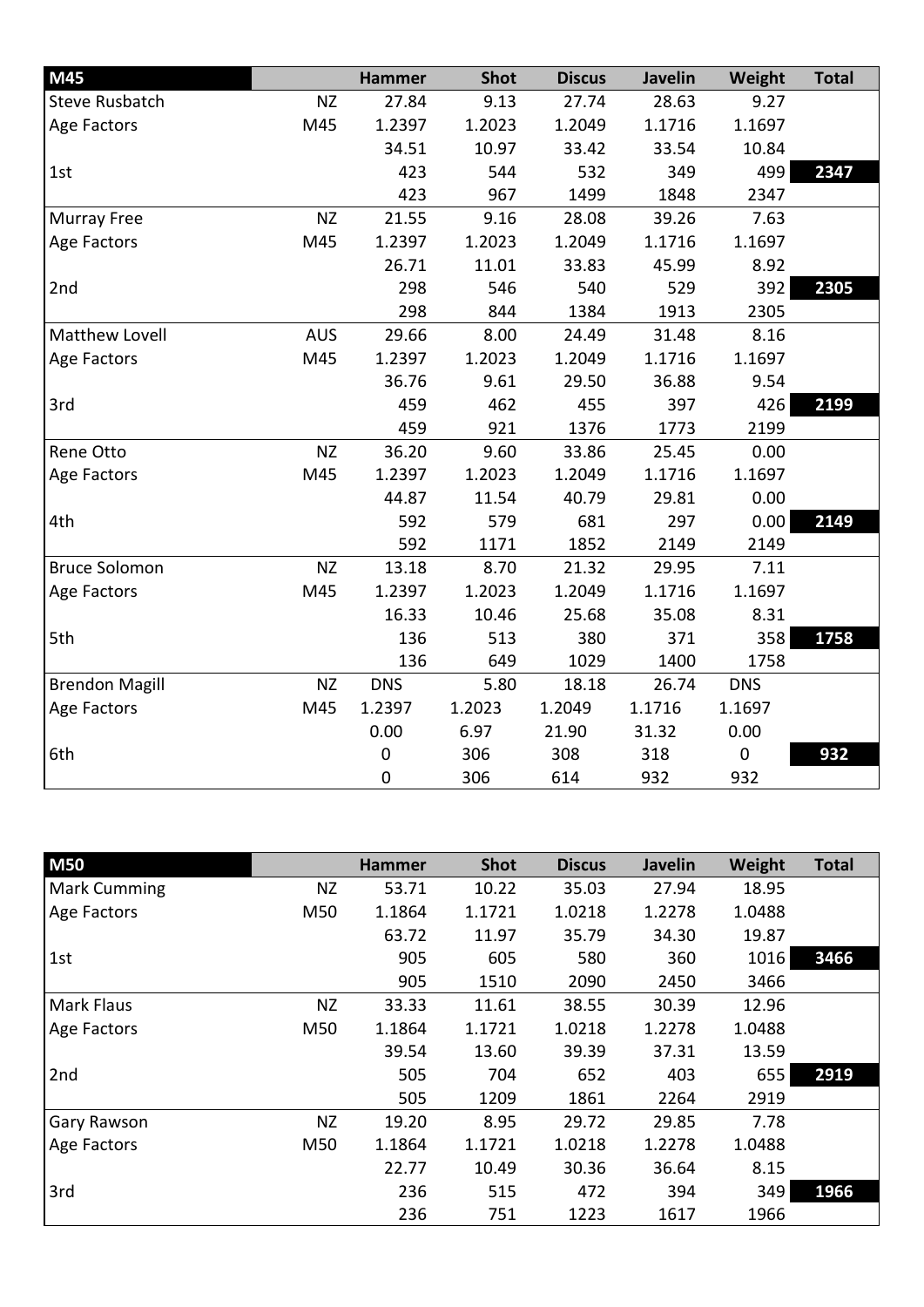| M50 (cont)        |           | <b>Hammer</b> | <b>Shot</b> | <b>Discus</b> | <b>Javelin</b> | Weight         | <b>Total</b> |
|-------------------|-----------|---------------|-------------|---------------|----------------|----------------|--------------|
| David Rondon      | ΝZ        | 23.52         | 8.32        | 29.73         | 24.92          | 0.00           |              |
| Age Factors       | M50       | 1.1864        | 1.1721      | 1.0218        | 1.2278         | 1.0488         |              |
|                   |           | 27.90         | 9.75        | 30.37         | 30.59          | 0.00           |              |
| 4th               |           | 317           | 471         | 472           | 308            | $\overline{0}$ | 1568         |
|                   |           | 317           | 788         | 1260          | 1568           | 1568           |              |
| <b>Tony Mamea</b> | <b>NZ</b> | 16.27         | 8.54        | 18.89         | 19.48          | 7.86           |              |
| Age Factors       | M50       | 1.1864        | 1.1721      | 1.0218        | 1.2278         | 1.0488         |              |
|                   |           | 19.30         | 10.00       | 19.30         | 23.91          | 8.24           |              |
| 5th               |           | 181           | 486         | 259           | 214            | 354            | 1494         |
|                   |           | 181           | 667         | 926           | 1140           | 1494           |              |

| M55                  |            | <b>Hammer</b> | <b>Shot</b> | <b>Discus</b> | <b>Javelin</b> | Weight | <b>Total</b> |
|----------------------|------------|---------------|-------------|---------------|----------------|--------|--------------|
| Gavin Murray         | <b>AUS</b> | 39.38         | 11.60       | 36.38         | 28.58          | 12.60  |              |
| Age Factors          | M55        | 1.3145        | 1.2706      | 1.1103        | 1.3380         | 1.1225 |              |
|                      |            | 51.76         | 14.73       | 40.39         | 38.24          | 14.14  |              |
| 1st                  |            | 706           | 773         | 672           | 417            | 686    | 3254         |
|                      |            | 706           | 1479        | 2151          | 2568           | 3254   |              |
| Robert Hanbury-Brown | <b>AUS</b> | 34.55         | 10.06       | 34.36         | 35.35          | 13.03  |              |
| Age Factors          | M55        | 1.3145        | 1.2706      | 1.1103        | 1.3380         | 1.1225 |              |
|                      |            | 45.41         | 12.78       | 38.14         | 47.29          | 14.62  |              |
| 2nd                  |            | 601           | 654         | 627           | 549            | 713    | 3144         |
|                      |            | 601           | 1255        | 1882          | 2431           | 3144   |              |
| Lajos Joni           | <b>AUS</b> | 40.24         | 10.27       | 31.13         | 22.82          | 15.25  |              |
| Age Factors          | M55        | 1.3145        | 1.2706      | 1.1103        | 1.3380         | 1.1225 |              |
|                      |            | 52.89         | 13.04       | 34.56         | 30.53          | 17.11  |              |
| 3rd                  |            | 724           | 670         | 555           | 307            | 856    | 3112         |
|                      |            | 724           | 1394        | 1949          | 2256           | 3112   |              |
| Geoffrey Crumpton    | <b>AUS</b> | 28.41         | 8.74        | 25.55         | 27.95          | 11.05  |              |
| Age Factors          | M55        | 1.3145        | 1.2706      | 1.1103        | 1.3380         | 1.1225 |              |
|                      |            | 37.34         | 11.10       | 28.36         | 37.39          | 12.40  |              |
| 4th                  |            | 469           | 552         | 432           | 404            | 587    | 2444         |
|                      |            | 469           | 1021        | 1453          | 1857           | 2444   |              |
| Charlie Bastecky     | <b>AUS</b> | 17.95         | 8.18        | 28.10         | 32.79          | 6.17   |              |
| Age Factors          | M55        | 1.3145        | 1.2706      | 1.1103        | 1.3380         | 1.1225 |              |
|                      |            | 23.59         | 10.39       | 31.19         | 43.87          | 6.92   |              |
| 5th                  |            | 249           | 509         | 488           | 498            | 282    | 2026         |
|                      |            | 249           | 758         | 1246          | 1744           | 2026   |              |

| <b>M60</b>          |           | <b>Hammer</b> | <b>Shot</b> | <b>Discus</b> | <b>Javelin</b> | Weight | <b>Total</b> |
|---------------------|-----------|---------------|-------------|---------------|----------------|--------|--------------|
| <b>Rick Davison</b> | <b>NZ</b> | 42.43         | 9.33        | 38.23         | 29.64          | 14.57  |              |
| Age Factors         | M60       | 1.3082        | 1.2482      | 1.0628        | 1.4140         | 1.0424 |              |
|                     |           | 55.50         | 11.64       | 40.63         | 41.91          | 15.18  |              |
| 1st                 |           | 768           | 585         | 677           | 470            | 745    | 3245         |
|                     |           | 768           | 1353        | 2030          | 2500           | 3245   |              |
| Lester Laughton     | <b>NZ</b> | 28.25         | 9.89        | 35.25         | 21.23          | 12.34  |              |
| Age Factors         | M60       | 1.3082        | 1.2482      | 1.0628        | 1.4140         | 1.0424 |              |
|                     |           | 36.95         | 12.34       | 37.46         | 30.01          | 12.86  |              |
| 2nd                 |           | 463           | 627         | 613           | 299            | 613    | 2615         |
|                     |           | 463           | 1090        | 1703          | 2002           | 2615   |              |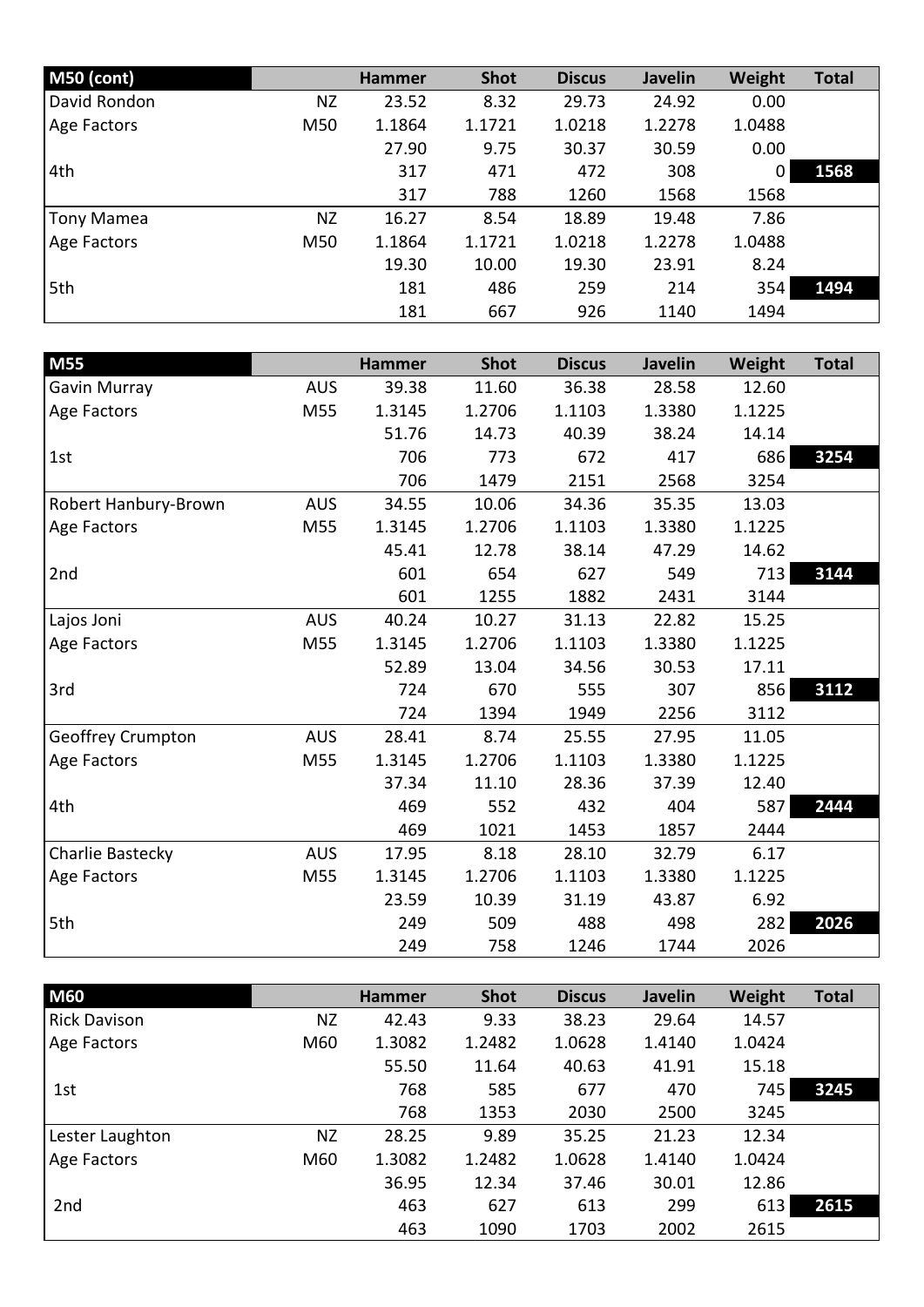| <b>M60 (cont)</b> |            | <b>Hammer</b> | <b>Shot</b> | <b>Discus</b> | Javelin | Weight | <b>Total</b> |
|-------------------|------------|---------------|-------------|---------------|---------|--------|--------------|
| Dave Ross         | <b>AUS</b> | 30.06         | 8.96        | 34.19         | 19.23   | 11.65  |              |
| Age Factors       | M60        | 1.3082        | 1.2482      | 1.0628        | 1.4140  | 1.0424 |              |
|                   |            | 39.32         | 11.18       | 36.33         | 27.19   | 12.14  |              |
| 3rd               |            | 501           | 557         | 590           | 260     | 572    | 2480         |
|                   |            | 501           | 1058        | 1648          | 1908    | 2480   |              |
| <b>Jeff Smith</b> | <b>NZ</b>  | 27.43         | 9.72        | 28.26         | 21.38   | 9.54   |              |
| Age Factors       | M60        | 1.3082        | 1.2482      | 1.0628        | 1.4140  | 1.0424 |              |
|                   |            | 35.88         | 12.13       | 30.03         | 30.23   | 9.94   |              |
| 4th               |            | 445           | 614         | 465           | 302     | 449    | 2275         |
|                   |            | 445           | 1059        | 1524          | 1826    | 2275   |              |
| Peter Teys        | <b>AUS</b> | 24.38         | 9.86        | 30.11         | 23.21   | 8.59   |              |
| Age Factors       | M60        | 1.3082        | 1.2482      | 1.0628        | 1.4140  | 1.0424 |              |
|                   |            | 31.89         | 12.30       | 32.00         | 32.81   | 8.95   |              |
| 5th               |            | 381           | 625         | 504           | 339     | 394    | 2243         |
|                   |            | 381           | 1006        | 1510          | 1849    | 2243   |              |
| Peter Frangenheim | <b>AUS</b> | 20.82         | 8.58        | 23.95         | 33.86   | 8.26   |              |
| Age Factors       | M60        | 1.3082        | 1.2482      | 1.0628        | 1.4140  | 1.0424 |              |
|                   |            | 27.23         | 10.70       | 25.45         | 47.87   | 8.61   |              |
| 6th               |            | 306           | 528         | 376           | 557     | 375    | 2142         |
|                   |            | 306           | 834         | 1210          | 1767    | 2142   |              |
| David Bates       | <b>AUS</b> | 33.39         | 6.35        | 23.61         | 18.05   | 11.97  |              |
| Age Factors       | M60        | 1.3082        | 1.2482      | 1.0628        | 1.4140  | 1.0424 |              |
|                   |            | 43.68         | 7.92        | 25.09         | 25.52   | 12.47  |              |
| 7th               |            | 572           | 362         | 369           | 237     | 591    | 2131         |
|                   |            | 572           | 934         | 1303          | 1540    | 2131   |              |
| <b>Bob Jones</b>  | <b>AUS</b> | 15.48         | 5.31        | 15.88         | 12.12   | 6.16   |              |
| Age Factors       | M60        | 1.3082        | 1.2482      | 1.0628        | 1.4140  | 1.0424 |              |
|                   |            | 20.25         | 6.62        | 16.87         | 17.13   | 6.42   |              |
| 8th               |            | 196           | 285         | 214           | 123     | 254    | 1072         |
|                   |            | 196           | 481         | 695           | 818     | 1072   |              |

| <b>M65</b>         |            | <b>Hammer</b> | <b>Shot</b> | <b>Discus</b> | <b>Javelin</b> | Weight | <b>Total</b> |
|--------------------|------------|---------------|-------------|---------------|----------------|--------|--------------|
| Kevin Bradley      | NZ         | 35.82         | 7.30        | 29.55         | 18.79          | 15.62  |              |
| Age Factors        | M65        | 1.4656        | 1.3607      | 1.1637        | 1.5620         | 1.1153 |              |
|                    |            | 52.49         | 9.93        | 34.38         | 29.34          | 17.42  |              |
| 1st                |            | 718           | 481         | 551           | 290            | 874    | 2914         |
|                    |            | 718           | 1199        | 1750          | 2040           | 2914   |              |
| Bo Cox             | <b>NZ</b>  | 33.93         | 9.82        | 28.24         | 18.85          | 11.86  |              |
| Age Factors        | M65        | 1.4656        | 1.3607      | 1.1637        | 1.5620         | 1.1153 |              |
|                    |            | 49.72         | 13.36       | 32.86         | 29.44          | 13.22  |              |
| 2nd                |            | 672           | 689         | 521           | 291            | 634    | 2807         |
|                    |            | 672           | 1361        | 1882          | 2173           | 2807   |              |
| <b>Bert Anders</b> | <b>AUS</b> | 21.90         | 10.54       | 30.62         | 28.20          | 9.64   |              |
| Age Factors        | M65        | 1.4656        | 1.3607      | 1.1637        | 1.5620         | 1.1153 |              |
|                    |            | 32.09         | 14.34       | 35.63         | 44.04          | 10.75  |              |
| 3rd                |            | 384           | 749         | 576           | 501            | 494    | 2704         |
|                    |            | 384           | 1133        | 1709          | 2210           | 2704   |              |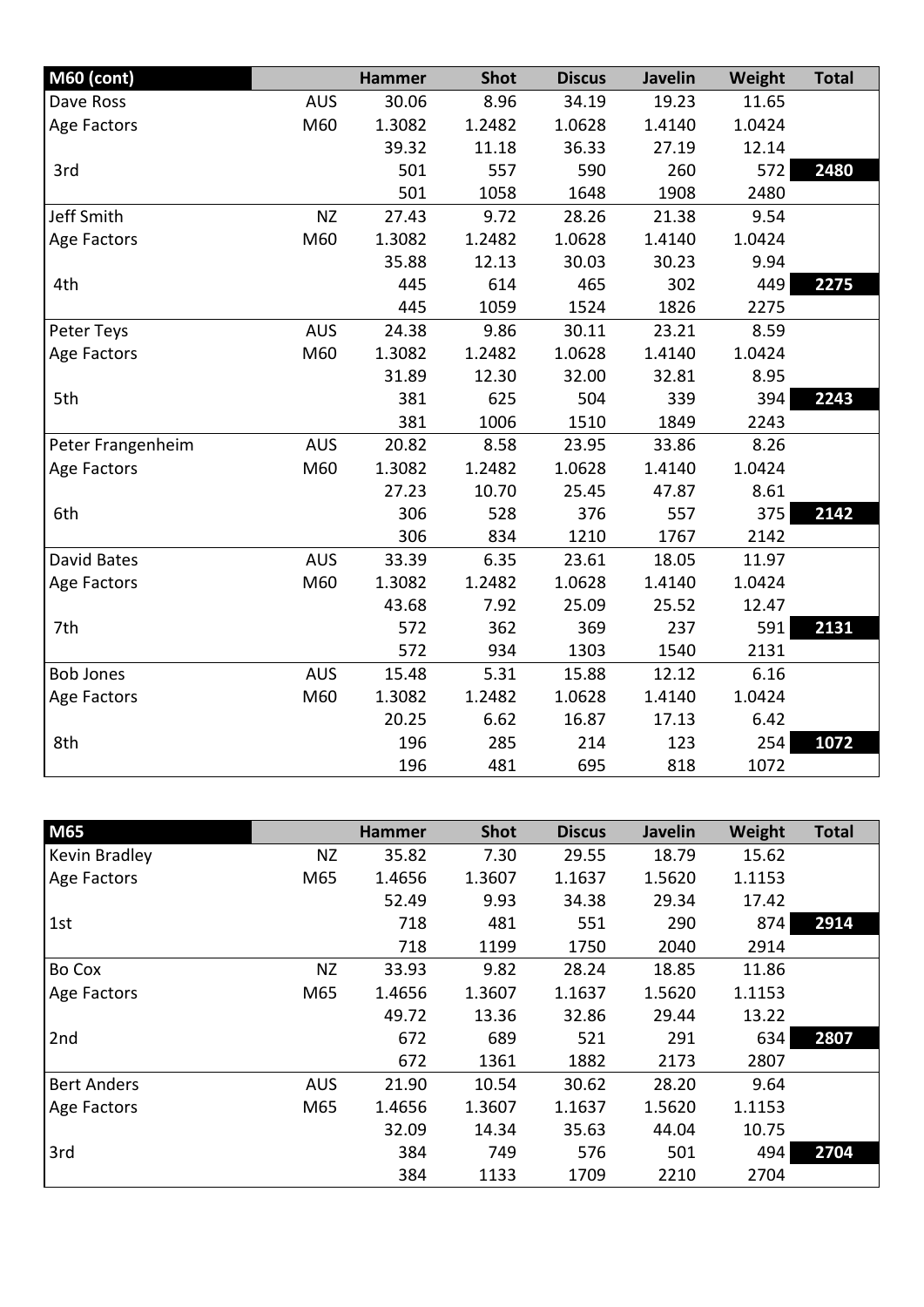| <b>M65 (cont)</b>   |            | <b>Hammer</b> | <b>Shot</b> | <b>Discus</b> | <b>Javelin</b> | Weight | <b>Total</b> |
|---------------------|------------|---------------|-------------|---------------|----------------|--------|--------------|
| John Reynolds       | <b>AUS</b> | 28.10         | 8.39        | 30.61         | 18.77          | 12.07  |              |
| Age Factors         | M65        | 1.4656        | 1.3607      | 1.1637        | 1.5620         | 1.1153 |              |
|                     |            | 41.18         | 11.41       | 35.62         | 29.31          | 13.46  |              |
| 4th                 |            | 531           | 571         | 576           | 290            | 647    | 2615         |
|                     |            | 531           | 1102        | 1678          | 1968           | 2615   |              |
| <b>Brian Davies</b> | <b>AUS</b> | 25.76         | 6.51        | 23.94         | 26.80          | 13.12  |              |
| Age Factors         | M65        | 1.4656        | 1.3607      | 1.1637        | 1.5620         | 1.1153 |              |
|                     |            | 37.75         | 8.85        | 27.85         | 41.86          | 14.63  |              |
| 5th                 |            | 476           | 417         | 422           | 469            | 714    | 2498         |
|                     |            | 476           | 893         | 1315          | 1784           | 2498   |              |
| Raminder Singh      | <b>AUS</b> | 20.43         | 7.48        | 24.98         | 18.03          | 8.49   |              |
| Age Factors         | M65        | 1.4656        | 1.3607      | 1.1637        | 1.5620         | 1.1153 |              |
|                     |            | 29.94         | 10.17       | 29.06         | 28.16          | 9.46   |              |
| 6th                 |            | 349           | 496         | 446           | 273            | 422    | 1986         |
|                     |            | 349           | 845         | 1291          | 1564           | 1986   |              |

| <b>M70</b>     |            | <b>Hammer</b> | <b>Shot</b> | <b>Discus</b> | <b>Javelin</b> | Weight | <b>Total</b> |
|----------------|------------|---------------|-------------|---------------|----------------|--------|--------------|
| Guy Quarterman | <b>AUS</b> | 35.29         | 10.12       | 28.89         | 34.62          | 13.84  |              |
| Age Factors    | M70        | 1.5124        | 1.3471      | 1.2781        | 1.6801         | 1.1408 |              |
|                |            | 53.37         | 13.63       | 36.92         | 58.16          | 15.78  |              |
| 1st            |            | 732           | 706         | 602           | 710            | 780    | 3530         |
|                |            | 732           | 1438        | 2040          | 2750           | 3530   |              |
| Barrie Koch    | <b>AUS</b> | 29.54         | 9.65        | 27.21         | 19.52          | 13.49  |              |
| Age Factors    | M70        | 1.5124        | 1.3471      | 1.2781        | 1.6801         | 1.1408 |              |
|                |            | 44.67         | 12.99       | 34.77         | 32.79          | 15.38  |              |
| 2nd            |            | 589           | 667         | 559           | 339            | 757    | 2911         |
|                |            | 589           | 1256        | 1815          | 2154           | 2911   |              |
| Ian Kennedy    | <b>AUS</b> | 25.79         | 8.98        | 23.64         | 23.02          | 12.60  |              |
| Age Factors    | M70        | 1.5124        | 1.3471      | 1.2781        | 1.6801         | 1.1408 |              |
|                |            | 39.00         | 12.09       | 30.21         | 38.67          | 14.37  |              |
| 3rd            |            | 496           | 612         | 469           | 423            | 699    | 2699         |
|                |            | 496           | 1108        | 1577          | 2000           | 2699   |              |
| Ron Bragg      | <b>AUS</b> | 23.85         | 8.63        | 24.91         | 30.45          | 10.02  |              |
| Age Factors    | M70        | 1.5124        | 1.3471      | 1.2781        | 1.6801         | 1.1408 |              |
|                |            | 36.07         | 11.62       | 31.83         | 51.15          | 11.43  |              |
| 4th            |            | 448           | 583         | 501           | 606            | 532    | 2670         |
|                |            | 448           | 1031        | 1532          | 2138           | 2670   |              |
| Rob McGregor   | <b>NZ</b>  | 19.25         | 9.22        | 26.77         | 24.64          | 9.36   |              |
| Age Factors    | M70        | 1.5124        | 1.3471      | 1.2781        | 1.6801         | 1.1408 |              |
|                |            | 29.11         | 12.42       | 34.21         | 41.39          | 10.67  |              |
| 5th            |            | 336           | 632         | 548           | 462            | 490    | 2468         |
|                |            | 336           | 968         | 1516          | 1978           | 2468   |              |
| Robyn Whyte    | <b>AUS</b> | 23.41         | 6.83        | 23.20         | 26.43          | 10.13  |              |
| Age Factors    | M70        | 1.5124        | 1.3471      | 1.2781        | 1.6801         | 1.1408 |              |
|                |            | 35.40         | 9.20        | 29.65         | 44.40          | 11.55  |              |
| 6th            |            | 437           | 438         | 458           | 506            | 539    | 2378         |
|                |            | 437           | 875         | 1333          | 1839           | 2378   |              |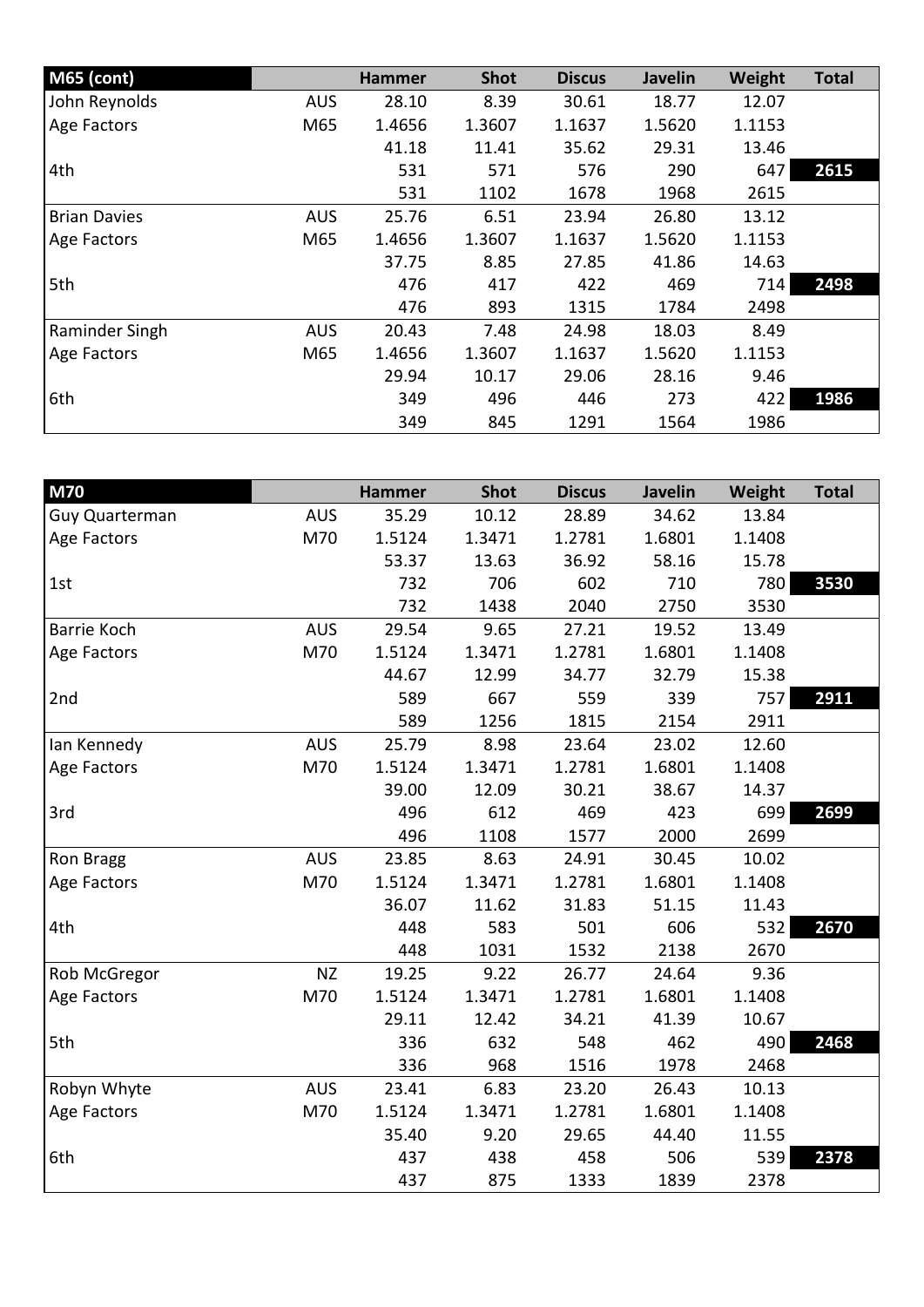| <b>M70 (cont)</b>   |            | <b>Hammer</b> | <b>Shot</b> | <b>Discus</b> | <b>Javelin</b> | Weight | <b>Total</b> |
|---------------------|------------|---------------|-------------|---------------|----------------|--------|--------------|
| <b>Bruce Clarke</b> | <b>NZ</b>  | 25.41         | 7.53        | 20.03         | 19.73          | 11.14  |              |
| Age Factors         | M70        | 1.5124        | 1.3471      | 1.2781        | 1.6801         | 1.1408 |              |
|                     |            | 38.43         | 10.14       | 25.60         | 33.14          | 12.70  |              |
| 7th                 |            | 487           | 494         | 379           | 344            | 604    | 2308         |
|                     |            | 487           | 981         | 1360          | 1704           | 2308   |              |
| <b>Gregor Nicol</b> | <b>AUS</b> | 23.55         | 7.53        | 19.97         | 20.60          | 7.63   |              |
| Age Factors         | M70        | 1.5124        | 1.3471      | 1.2781        | 1.6801         | 1.1408 |              |
|                     |            | 35.61         | 10.14       | 25.52         | 34.61          | 8.70   |              |
| 8th                 |            | 441           | 494         | 377           | 365            | 380    | 2057         |
|                     |            | 441           | 935         | 1312          | 1677           | 2057   |              |

| M75               |            | <b>Hammer</b> | <b>Shot</b> | <b>Discus</b> | <b>Javelin</b> | Weight | <b>Total</b> |
|-------------------|------------|---------------|-------------|---------------|----------------|--------|--------------|
| Ron Simcock       | <b>AUS</b> | 36.35         | 10.32       | 30.60         | 28.31          | 14.35  |              |
| Age Factors       | M75        | 1.7268        | 1.4790      | 1.4332        | 1.8932         | 1.2286 |              |
|                   |            | 62.76         | 15.26       | 43.85         | 53.59          | 17.63  |              |
| 1st               |            | 889           | 806         | 743           | 642            | 886    | 3966         |
|                   |            | 889           | 1695        | 2438          | 3080           | 3966   |              |
| Arvo Ropelin      | <b>AUS</b> | 21.43         | 8.34        | 23.65         | 19.93          | 8.35   |              |
| Age Factors       | M75        | 1.7268        | 1.4790      | 1.4332        | 1.8932         | 1.2286 |              |
|                   |            | 37.00         | 12.33       | 33.89         | 37.73          | 10.25  |              |
| 2nd               |            | 463           | 626         | 542           | 409            | 466    | 2506         |
|                   |            | 463           | 1089        | 1631          | 2040           | 2506   |              |
| Ray Laurie        | <b>NZ</b>  | 22.98         | 6.26        | 19.07         | 16.22          | 9.00   |              |
| Age Factors       | M75        | 1.7268        | 1.4790      | 1.4332        | 1.8932         | 1.2286 |              |
|                   |            | 39.68         | 9.25        | 27.33         | 30.70          | 11.05  |              |
| 3rd               |            | 507           | 441         | 412           | 309            | 511    | 2180         |
|                   |            | 507           | 948         | 1360          | 1669           | 2180   |              |
| <b>Barry Rait</b> | <b>NZ</b>  | 18.23         | 6.60        | 15.23         | 12.17          | 7.51   |              |
| Age Factors       | M75        | 1.7268        | 1.4790      | 1.4332        | 1.8932         | 1.2286 |              |
|                   |            | 31.47         | 9.76        | 21.82         | 23.04          | 9.22   |              |
| 4th               |            | 374           | 471         | 306           | 203            | 409    | 1763         |
|                   |            | 374           | 845         | 1151          | 1354           | 1763   |              |
| Alan Hunter       | <b>NZ</b>  | 16.68         | 5.35        | 16.46         | 14.08          | 7.18   |              |
| Age Factors       | M75        | 1.7268        | 1.4790      | 1.4332        | 1.8932         | 1.2286 |              |
|                   |            | 28.80         | 7.91        | 23.59         | 26.65          | 8.82   |              |
| 5th               |            | 331           | 361         | 340           | 252            | 386    | 1670         |
|                   |            | 331           | 692         | 1032          | 1284           | 1670   |              |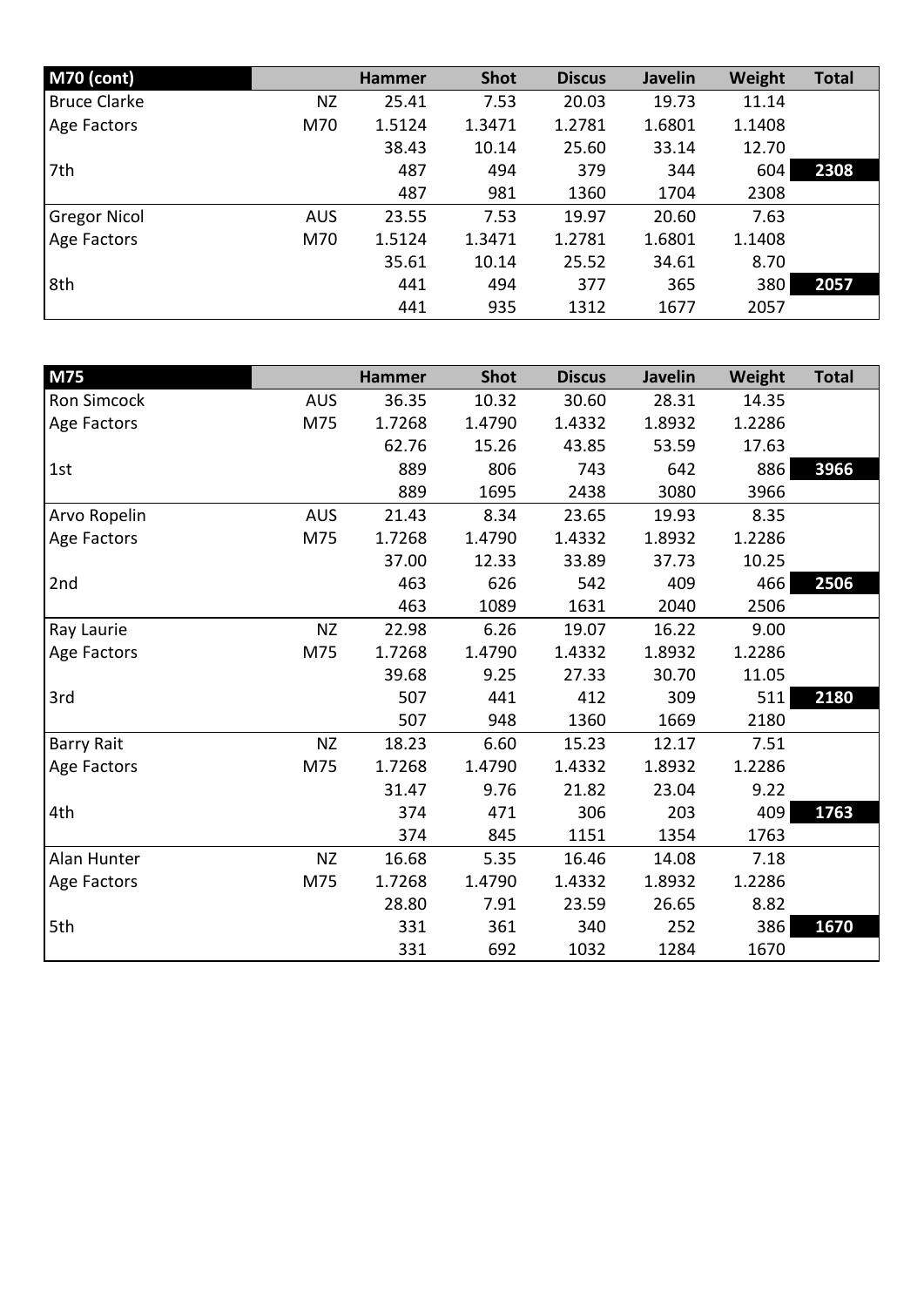| <b>M80</b>         |           | <b>Hammer</b>    | <b>Shot</b> | <b>Discus</b> | <b>Javelin</b> | Weight | <b>Total</b> |
|--------------------|-----------|------------------|-------------|---------------|----------------|--------|--------------|
| Jim Blair          | <b>NZ</b> | 19.07            | 7.64        | 19.98         | 20.33          | 9.58   |              |
| Age Factors        | M80       | 1.9056           | 1.5980      | 1.6441        | 2.0952         | 1.3043 |              |
|                    |           | 36.33            | 12.20       | 32.84         | 42.59          | 12.49  |              |
| 1st                |           | 453              | 619         | 521           | 480            | 592    | 2665         |
|                    |           | 453              | 1072        | 1593          | 2073           | 2665   |              |
| <b>Hector Mein</b> | <b>NZ</b> | 0.00             | 6.94        | 17.69         | 18.53          | 9.08   |              |
| Age Factors        | M80       | 1.9056           | 1.5980      | 1.6441        | 2.0952         | 1.3043 |              |
|                    |           | 0.00             | 11.09       | 29.08         | 38.82          | 11.84  |              |
| 2nd                |           | $\boldsymbol{0}$ | 551         | 446           | 425            | 555    | 1977         |
|                    |           | $\mathbf 0$      | 551         | 997           | 1422           | 1977   |              |

| <b>M85</b>    |           | <b>Hammer</b> | <b>Shot</b> | <b>Discus</b> | <b>Javelin</b> | Weight | <b>Total</b> |
|---------------|-----------|---------------|-------------|---------------|----------------|--------|--------------|
| Dave Leech    | <b>NZ</b> | 20.97         | 6.48        | 16.05         | 10.99          | 9.54   |              |
| Age Factors   | M85       | 2.2784        | 1.8037      | 1.9508        | 2.4378         | 1.4452 |              |
|               |           | 47.77         | 11.68       | 31.31         | 26.79          | 13.78  |              |
| 1st           |           | 640           | 587         | 490           | 254            | 665    | 2636         |
|               |           | 640           | 1227        | 1717          | 1971           | 2636   |              |
| Laurie Carter | NZ        | 18.69         | 6.50        | 14.87         | 12.52          | 7.24   |              |
| Age Factors   | M85       | 2.2784        | 1.8037      | 1.9508        | 2.4378         | 1.4452 |              |
|               |           | 42.58         | 11.72       | 29.00         | 30.52          | 10.46  |              |
| 2nd           |           | 554           | 589         | 445           | 307            | 478    | 2373         |
|               |           | 554           | 1143        | 1588          | 1895           | 2373   |              |

Men's Results in order of points scored

|                | Place Name:           |     | <b>Points</b> |
|----------------|-----------------------|-----|---------------|
| $\mathbf{1}$   | <b>Ron Simcock</b>    | M75 | 3966          |
| $\overline{2}$ | <b>Guy Quarterman</b> | M70 | 3530          |
| 3              | <b>Mark Cumming</b>   | M50 | 3466          |
| 4              | <b>Gavin Murray</b>   | M55 | 3254          |
| 5              | <b>Rick Davison</b>   | M60 | 3245          |
| 6              | Robert Hanbury-Brown  | M55 | 3144          |
| 7              | Lajos Joni            | M55 | 3112          |
| 8              | <b>Mark Flaus</b>     | M50 | 2919          |
| 9              | <b>Kevin Bradley</b>  | M65 | 2914          |
| 10             | <b>Barrie Koch</b>    | M70 | 2911          |
| 11             | <b>Bo Cox</b>         | M65 | 2807          |
| 12             | <b>Bert Anders</b>    | M65 | 2704          |
| 13             | lan Kennedy           | M70 | 2699          |
| 14             | <b>Ron Bragg</b>      | M70 | 2670          |
| 15             | Jim Blair             | M80 | 2665          |
| 16             | Dave Leech            | M85 | 2636          |
| 17             | <b>Vincent Smith</b>  | M30 | 2631          |
| 18             | Lester Laughton       | M60 | 2615          |
| 19             | John Reynolds         | M65 | 2615          |
| 20             | Michael Scholten      | M30 | 2507          |
| 21             | Arvo Ropelina         | M75 | 2506          |
| 22             | <b>Brian Davies</b>   | M65 | 2498          |
|                |                       |     |               |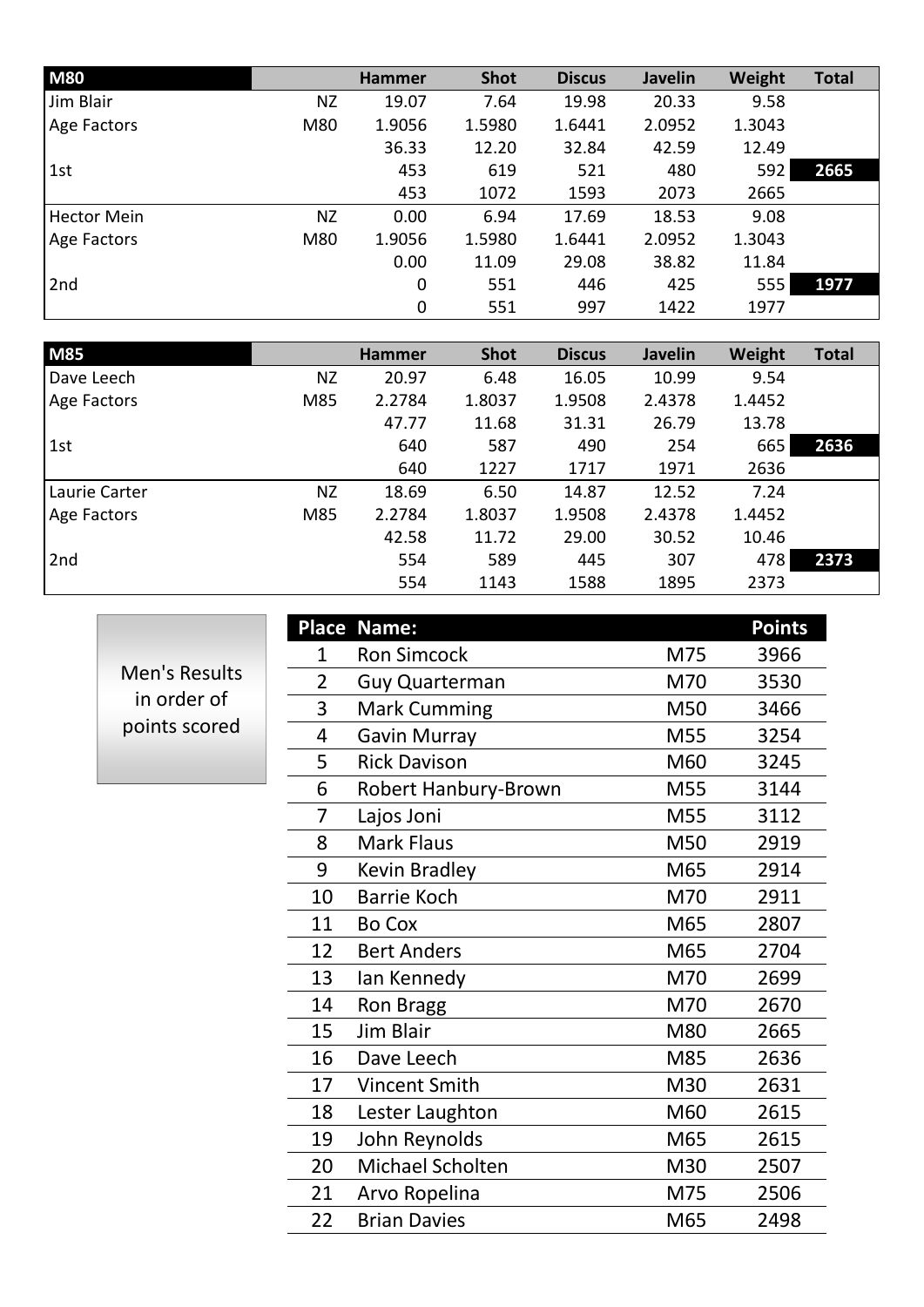Men's Results in order of points scored (cont)

|    | <b>Place Name:</b>       |     | <b>Points</b> |
|----|--------------------------|-----|---------------|
| 23 | Dave Ross                | M60 | 2480          |
| 24 | Rob McGregor             | M70 | 2468          |
| 25 | <b>Geoffrey Crumpton</b> | M55 | 2444          |
| 26 | Robyn Whyte              | M70 | 2378          |
| 27 | Laurie Carter            | M85 | 2373          |
| 28 | <b>Steve Rusbatch</b>    | M45 | 2347          |
| 29 | David Couper             | M35 | 2334          |
| 30 | <b>Bruce Clarke</b>      | M70 | 2308          |
| 31 | <b>Murray Free</b>       | M45 | 2305          |
| 32 | <b>Jeff Smith</b>        | M60 | 2275          |
| 33 | Peter Teys               | M60 | 2243          |
| 34 | <b>Aaron Schenk</b>      | M40 | 2260          |
| 35 | <b>Matthew Lovell</b>    | M45 | 2199          |
| 36 | Ray Laurie               | M75 | 2180          |
| 37 | <b>Rene Otto</b>         | M45 | 2149          |
| 38 | Peter Frangenheim        | M60 | 2142          |
| 39 | David Bates              | M60 | 2131          |
| 40 | <b>Gregor Nicol</b>      | M70 | 2057          |
| 41 | <b>Warren Jones</b>      | M30 | 2032          |
| 42 | <b>Charlie Bastecky</b>  | M55 | 2026          |
| 43 | <b>Raminder Singh</b>    | M65 | 1986          |
| 44 | <b>Hector Mein</b>       | M80 | 1977          |
| 45 | Gary Rawson              | M50 | 1966          |
| 46 | Ian Clarke               | M40 | 1949          |
| 47 | <b>Anatoly Kirevsky</b>  | M30 | 1905          |
| 48 | <b>Marc Sanson</b>       | M40 | 1724          |
| 49 | <b>Barry Rait</b>        | M75 | 1763          |
| 50 | <b>Bruce Solomon</b>     | M45 | 1758          |
| 51 | Alan Hunter              | M75 | 1670          |
| 52 | David Rondon             | M50 | 1568          |
| 53 | <b>Tony Mamea</b>        | M50 | 1494          |
| 54 | <b>Bob Jones</b>         | M60 | 1072          |
| 55 | <b>Brendon Magill</b>    | M45 | 932           |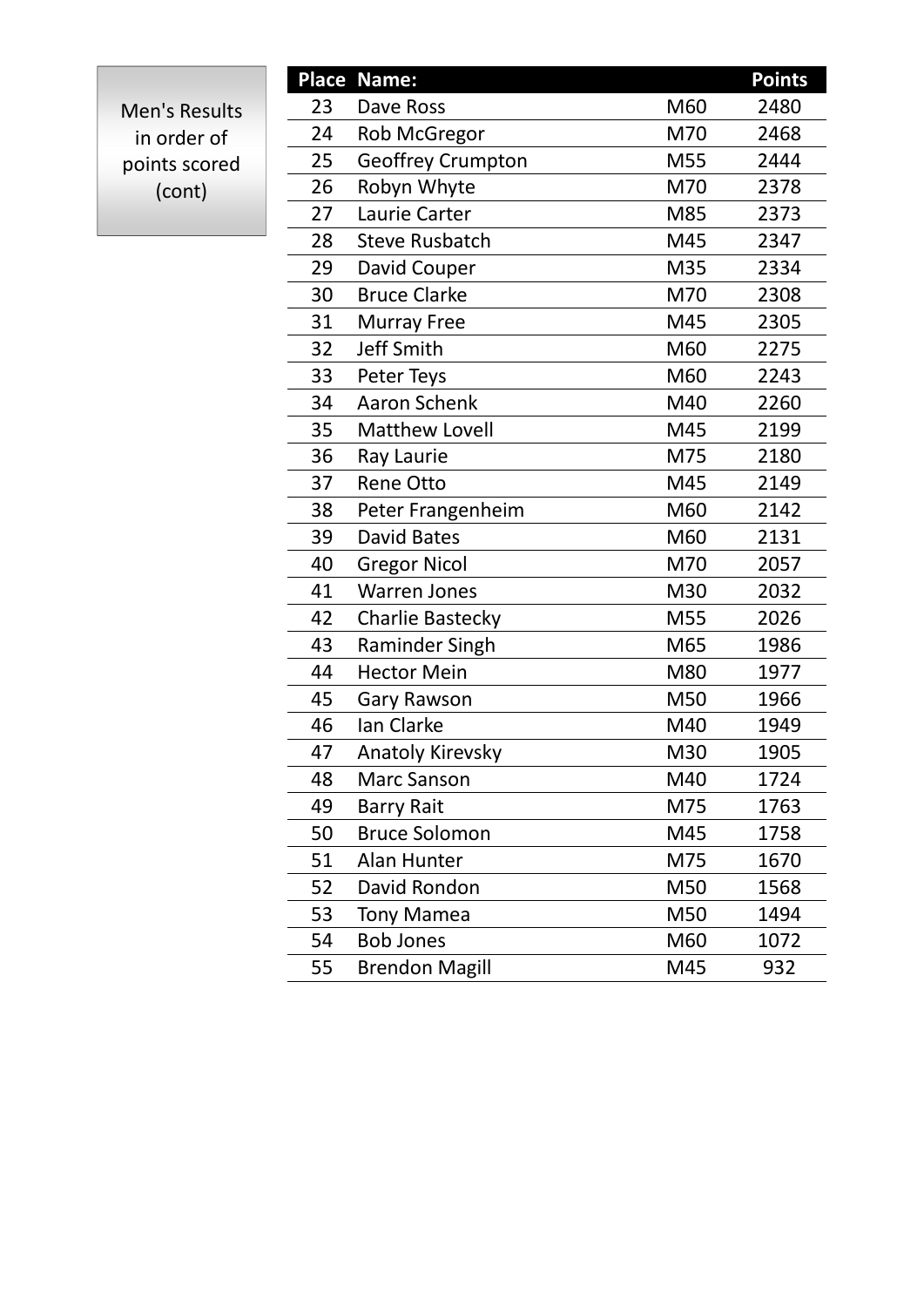## **Women's Winter Throws Pentathlon Trans Tasman Challenge 2012**

| <b>W20</b>         |     | <b>Hammer</b> | <b>Shot</b> | <b>Discus</b> | <b>Javelin</b> | Weight | <b>Total</b> |
|--------------------|-----|---------------|-------------|---------------|----------------|--------|--------------|
| Danielle Botha     | ΝZ  | 43.21         | 10.55       | 29.56         | 22.15          | 10.48  |              |
| <b>Age Factors</b> | W30 | 1.0000        | 1.0000      | 1.0000        | 1.0000         | 1.0000 |              |
|                    |     | 43.21         | 10.55       | 29.56         | 22.15          | 10.48  |              |
| 1st                |     | 782           | 566         | 454           | 329            | 522 l  | 2653         |
|                    |     | 782           | 1348        | 1802          | 2131           | 2653   |              |

| <b>W30</b>              |            | <b>Hammer</b> | <b>Shot</b> | <b>Discus</b> | <b>Javelin</b> | Weight | <b>Total</b> |
|-------------------------|------------|---------------|-------------|---------------|----------------|--------|--------------|
| Rebecca Nicol           | <b>AUS</b> | 22.24         | 8.23        | 26.30         | 24.13          | 8.22   |              |
| Age Factors             | W30        | 1.0000        | 1.0000      | 1.0000        | 1.0000         | 1.0000 |              |
|                         |            | 22.24         | 8.23        | 26.30         | 24.13          | 8.22   |              |
| 1st                     |            | 327           | 414         | 393           | 366            | 385    | 1885         |
|                         |            | 327           | 741         | 1134          | 1500           | 1885   |              |
| Violet Temo             | <b>NZ</b>  | 21.86         | 8.60        | 24.29         | 23.67          | 7.66   |              |
| Age Factors             | W30        | 1.0000        | 1.0000      | 1.0000        | 1.0000         | 1.0000 |              |
|                         |            | 21.86         | 8.60        | 24.29         | 23.67          | 7.66   |              |
| 2nd                     |            | 319           | 438         | 356           | 357            | 351    | 1821         |
|                         |            | 319           | 757         | 1113          | 1470           | 1821   |              |
| <b>Belinda Westcott</b> | <b>AUS</b> | 15.83         | 6.35        | 17.84         | 15.00          | 6.33   |              |
| Age Factors             | W30        | 1.0000        | 1.0000      | 1.0000        | 1.0000         | 1.0000 |              |
|                         |            | 15.83         | 6.35        | 17.84         | 15.00          | 6.33   |              |
| 3rd                     |            | 193           | 294         | 239           | 197            | 272    | 1195         |
|                         |            | 193           | 487         | 726           | 923            | 1195   |              |

| <b>W35</b>     |            | <b>Hammer</b> | <b>Shot</b> | <b>Discus</b> | <b>Javelin</b> | Weight | <b>Total</b> |
|----------------|------------|---------------|-------------|---------------|----------------|--------|--------------|
| Camille Harvey | <b>AUS</b> | 18.21         | 7.63        | 22.01         | 16.50          | 6.83   |              |
| Age Factors    | W35        | 1.0942        | 1.0368      | 1.0368        | 1.0621         | 1.0922 |              |
|                |            | 19.92         | 7.91        | 22.81         | 17.52          | 7.45   |              |
| 1st            |            | 278           | 394         | 329           | 243            | 339    | 1583         |
|                |            | 278           | 672         | 1001          | 1244           | 1583   |              |
| Renae Knowles  | <b>AUS</b> | 15.06         | 7.09        | 15.61         | 16.73          | 4.42   |              |
| Age Factors    | W35        | 1.0942        | 1.0368      | 1.0368        | 1.0621         | 1.0922 |              |
|                |            | 16.47         | 7.35        | 16.18         | 17.76          | 4.82   |              |
| 2nd            |            | 206           | 357         | 210           | 247            | 183    | 1203         |
|                |            | 206           | 563         | 773           | 1020           | 1203   |              |

| <b>W40</b>          |            | <b>Hammer</b> | <b>Shot</b> | <b>Discus</b> | <b>Javelin</b> | Weight | <b>Total</b> |
|---------------------|------------|---------------|-------------|---------------|----------------|--------|--------------|
| Althea Mackie       | <b>AUS</b> | 39.98         | 7.94        | 24.14         | 21.30          | 11.78  |              |
| Age Factors         | W40        | 1.1763        | 1.1100      | 1.1150        | 1.1475         | 1.1852 |              |
|                     |            | 47.02         | 8.81        | 26.91         | 24.44          | 13.96  |              |
| 1st                 |            | 866           | 452         | 404           | 372            | 736    | 2830         |
|                     |            | 866           | 1318        | 1722          | 2094           | 2830   |              |
| <b>Brenda Davis</b> | ΝZ         | 29.95         | 9.12        | 27.49         | 22.27          | 11.19  |              |
| Age Factors         | W40        | 1.1763        | 1.1100      | 1.1150        | 1.1475         | 1.1852 |              |
|                     |            | 35.23         | 10.12       | 30.65         | 25.55          | 13.26  |              |
| 2nd                 |            | 607           | 537         | 475           | 393            | 693    | 2705         |
|                     |            | 607           | 1144        | 1619          | 2012           | 2705   |              |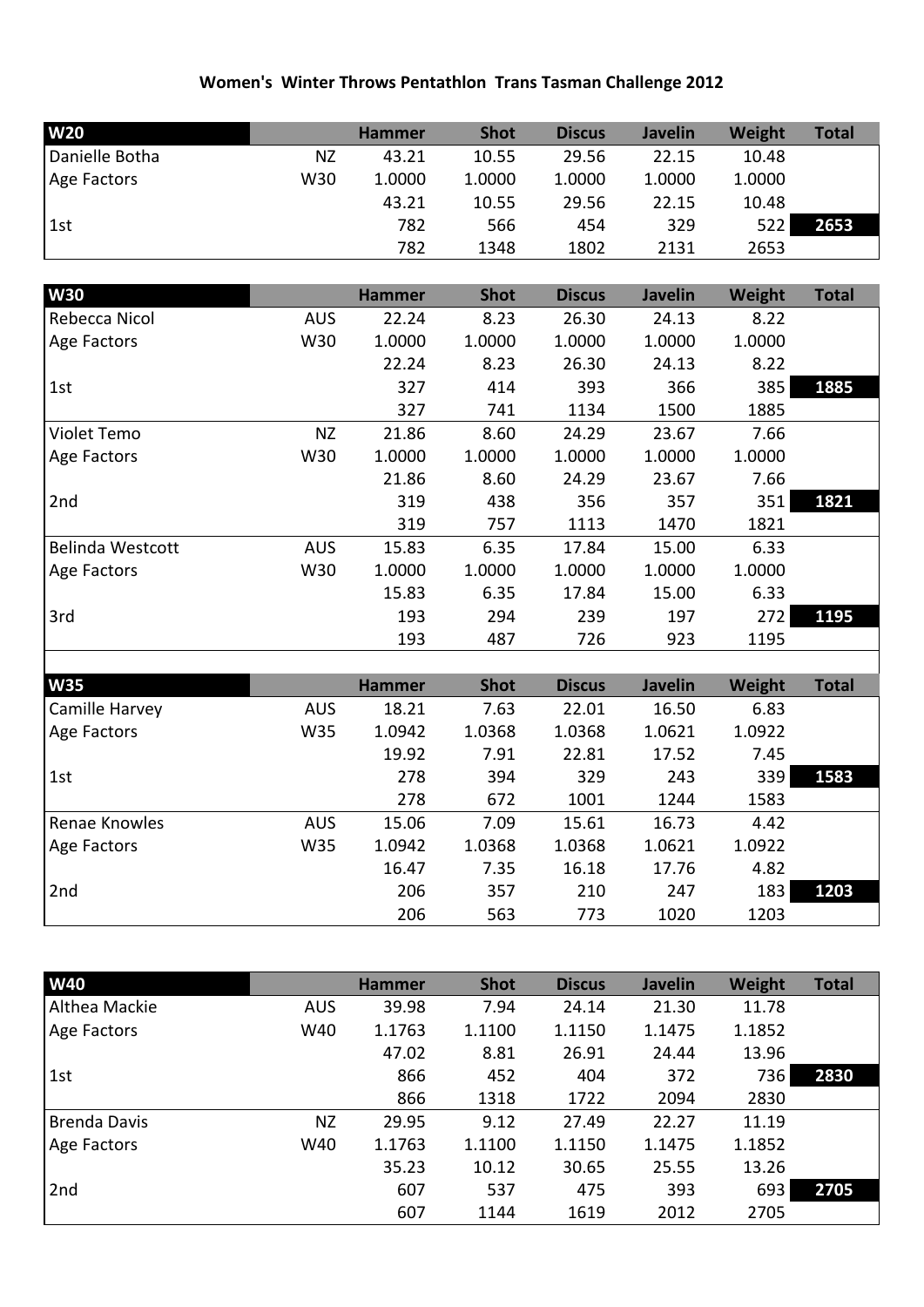| <b>W40 (cont)</b>     |            | <b>Hammer</b> | <b>Shot</b> | <b>Discus</b> | <b>Javelin</b> | Weight | <b>Total</b> |
|-----------------------|------------|---------------|-------------|---------------|----------------|--------|--------------|
| Melissa Bonser        | <b>AUS</b> | 32.02         | 8.59        | 20.45         | 21.00          | 10.25  |              |
| Age Factors           | W40        | 1.1763        | 1.1100      | 1.1150        | 1.1475         | 1.1852 |              |
|                       |            | 37.66         | 9.53        | 22.80         | 24.09          | 12.14  |              |
| 3rd                   |            | 660           | 499         | 329           | 365            | 624    | 2477         |
|                       |            | 660           | 1159        | 1488          | 1853           | 2477   |              |
| Michelle Ward         | <b>NZ</b>  | 27.74         | 8.97        | 23.97         | 16.66          | 7.34   |              |
| Age Factors           | W40        | 1.1763        | 1.1100      | 1.1150        | 1.1475         | 1.1852 |              |
|                       |            | 32.63         | 9.95        | 26.72         | 19.11          | 8.69   |              |
| 4th                   |            | 550           | 526         | 401           | 272            | 413    | 2162         |
|                       |            | 550           | 1076        | 1477          | 1749           | 2162   |              |
| <b>Helen Montford</b> | <b>NZ</b>  | 20.07         | 6.85        | 20.5          | 13.95          | 6.92   |              |
| Age Factors           | W40        | 1.1763        | 1.1100      | 1.1150        | 1.1475         | 1.1852 |              |
|                       |            | 23.60         | 7.60        | 22.85         | 16.00          | 8.20   |              |
| 5th                   |            | 356           | 374         | 330           | 215            | 384    | 1659         |
|                       |            | 356           | 730         | 1060          | 1275           | 1659   |              |
| Megan Schenk          | <b>AUS</b> | 15.90         | 5.60        | 15.36         | 12.64          | 6.67   |              |
| Age Factors           | W40        | 1.1763        | 1.1100      | 1.1150        | 1.1475         | 1.1852 |              |
|                       |            | 18.70         | 6.21        | 17.12         | 14.50          | 7.90   |              |
| 6th                   |            | 253           | 285         | 226           | 187            | 366    | 1317         |
|                       |            | 253           | 538         | 764           | 951            | 1317   |              |
| Nicole Blair          | <b>AUS</b> | 15.52         | 5.28        | 14.35         | 13.14          | 5.30   |              |
| Age Factors           | W40        | 1.1763        | 1.1100      | 1.1150        | 1.1475         | 1.1852 |              |
|                       |            | 18.25         | 5.86        | 16.00         | 15.07          | 6.28   |              |
| 7th                   |            | 243           | 262         | 207           | 198            | 269    | 1179         |
|                       |            | 243           | 505         | 712           | 910            | 1179   |              |

| W45                       |            | <b>Hammer</b> | <b>Shot</b> | <b>Discus</b> | <b>Javelin</b> | Weight | <b>Total</b> |
|---------------------------|------------|---------------|-------------|---------------|----------------|--------|--------------|
| Jayne Hardy               | <b>AUS</b> | 38.33         | 9.51        | 33.62         | 30.27          | 12.29  |              |
| Age Factors               | W45        | 1.2717        | 1.1983      | 1.2058        | 1.2479         | 1.2955 |              |
|                           |            | 48.74         | 11.39       | 40.53         | 37.77          | 15.92  |              |
| 1st                       |            | 904           | 621         | 664           | 625            | 859    | 3673         |
|                           |            | 904           | 1525        | 2189          | 2814           | 3673   |              |
| <b>Christine McCahill</b> | <b>NZ</b>  | 38.65         | 10.50       | 31.10         | 21.36          | 13.69  |              |
| Age Factors               | W45        | 1.2717        | 1.1983      | 1.2058        | 1.2479         | 1.2955 |              |
|                           |            | 49.15         | 12.58       | 37.50         | 26.65          | 17.73  |              |
| 2nd                       |            | 913           | 700         | 606           | 413            | 972    | 3604         |
|                           |            | 913           | 1613        | 2219          | 2632           | 3604   |              |
| Jen Fee                   | <b>NZ</b>  | 19.71         | 7.53        | 22.82         | 11.11          | 7.42   |              |
| Age Factors               | W45        | 1.2717        | 1.1983      | 1.2058        | 1.2479         | 1.2955 |              |
|                           |            | 25.06         | 9.02        | 27.51         | 13.86          | 9.61   |              |
| 3rd                       |            | 387           | 465         | 416           | 176            | 469    | 1913         |
|                           |            | 387           | 852         | 1268          | 1444           | 1913   |              |
| Gina Etienne              | <b>AUS</b> | 14.75         | 7.38        | 16.25         | 18.81          | 4.96   |              |
| Age Factors               | W45        | 1.2717        | 1.1983      | 1.2058        | 1.2479         | 1.2955 |              |
|                           |            | 18.75         | 8.84        | 19.59         | 23.47          | 6.42   |              |
| 4th                       |            | 254           | 454         | 270           | 354            | 277    | 1609         |
|                           |            | 254           | 708         | 978           | 1332           | 1609   |              |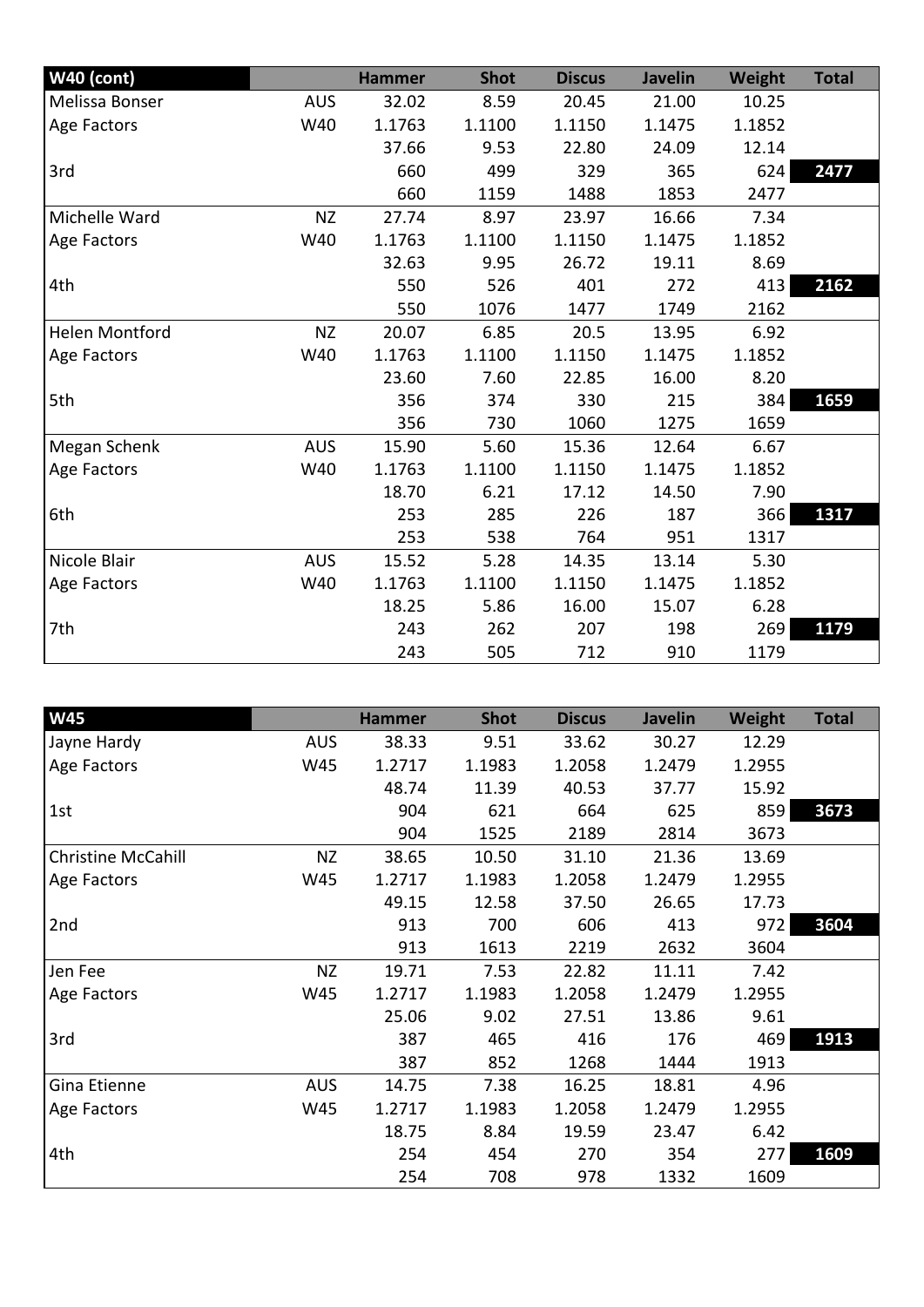| <b>W50</b>       |            | <b>Hammer</b> | <b>Shot</b> | <b>Discus</b> | <b>Javelin</b> | <b>Weight</b> | <b>Total</b> |
|------------------|------------|---------------|-------------|---------------|----------------|---------------|--------------|
| Karel McClintock | <b>AUS</b> | 27.54         | 9.6         | 24.3          | 21.05          | 8.72          |              |
| Age Factors      | W50        | 1.2838        | 1.2607      | 1.3128        | 1.3147         | 1.1822        |              |
|                  |            | 35.35         | 12.10       | 31.90         | 27.67          | 10.30         |              |
| 1st              |            | 609           | 668         | 498           | 433            | 511           | 2719         |
|                  |            | 609           | 1277        | 1775          | 2208           | 2719          |              |
| Fiona Harvey     | <b>NZ</b>  | 28.92         | 7.90        | 24.69         | 20.32          | 9.24          |              |
| Age Factors      | W50        | 1.2838        | 1.2607      | 1.3128        | 1.3147         | 1.1822        |              |
|                  |            | 37.12         | 9.95        | 32.41         | 26.71          | 10.92         |              |
| 2nd              |            | 648           | 526         | 508           | 414            | 549           | 2645         |
|                  |            | 648           | 1174        | 1682          | 2096           | 2645          |              |
| Lyn Osmers       | <b>NZ</b>  | 21.87         | 10.57       | 22.13         | 26.41          | 7.12          |              |
| Age Factors      | W50        | 1.2838        | 1.2607      | 1.3128        | 1.3147         | 1.1822        |              |
|                  |            | 28.07         | 13.32       | 29.05         | 34.72          | 8.41          |              |
| 3rd              |            | 452           | 749         | 445           | 566            | 396           | 2608         |
|                  |            | 452           | 1201        | 1646          | 2212           | 2608          |              |
| Lyn Tribble      | <b>NZ</b>  | 21.48         | 6.15        | 16.25         | 11.93          | 6.63          |              |
| Age Factors      | W50        | 1.2838        | 1.2607      | 1.3128        | 1.3147         | 1.1822        |              |
|                  |            | 27.57         | 7.75        | 21.33         | 15.68          | 7.83          |              |
| 4th              |            | 441           | 383         | 302           | 209            | 361           | 1696         |
|                  |            | 441           | 824         | 1126          | 1335           | 1696          |              |

| <b>W55</b>              |            | <b>Hammer</b> | <b>Shot</b> | <b>Discus</b> | <b>Javelin</b> | <b>Weight</b> | <b>Total</b> |
|-------------------------|------------|---------------|-------------|---------------|----------------|---------------|--------------|
| <b>Winifred Harding</b> | NZ         | 30.90         | 8.28        | 19.55         | 11.69          | 9.84          |              |
| Age Factors             | W55        | 1.3984        | 1.3706      | 1.4407        | 1.4482         | 1.2918        |              |
|                         |            | 43.21         | 11.34       | 28.16         | 16.92          | 12.71         |              |
| 1st                     |            | 782           | 618         | 428           | 232            | 659           | 2719         |
|                         |            | 782           | 1400        | 1828          | 2060           | 2719          |              |
| Carolyn Boyd            | <b>AUS</b> | 25.89         | 7.82        | 18.10         | 18.22          | 8.02          |              |
| Age Factors             | W55        | 1.3984        | 1.3706      | 1.4407        | 1.4482         | 1.2918        |              |
|                         |            | 36.20         | 10.71       | 26.07         | 26.38          | 10.36         |              |
| 2nd                     |            | 628           | 576         | 389           | 408            | 515           | 2516         |
|                         |            | 628           | 1204        | 1593          | 2001           | 2516          |              |
| <b>Claire Giles</b>     | <b>NZ</b>  | 21.38         | 7.66        | 17.61         | 18.40          | 7.13          |              |
| Age Factors             | W55        | 1.3984        | 1.3706      | 1.4407        | 1.4482         | 1.2918        |              |
|                         |            | 29.89         | 10.49       | 25.37         | 26.64          | 9.21          |              |
| 3rd                     |            | 491           | 562         | 376           | 413            | 445           | 2287         |
|                         |            | 491           | 1053        | 1429          | 1842           | 2287          |              |
| Kerrie Jones            | <b>AUS</b> | 21.77         | 6.22        | 17.40         | 14.33          | 7.84          |              |
| Age Factors             | W55        | 1.3984        | 1.3706      | 1.4407        | 1.4482         | 1.2918        |              |
|                         |            | 30.44         | 8.52        | 25.06         | 20.75          | 10.12         |              |
| 4th                     |            | 503           | 433         | 370           | 303            | 500           | 2109         |
|                         |            | 503           | 936         | 1306          | 1609           | 2109          |              |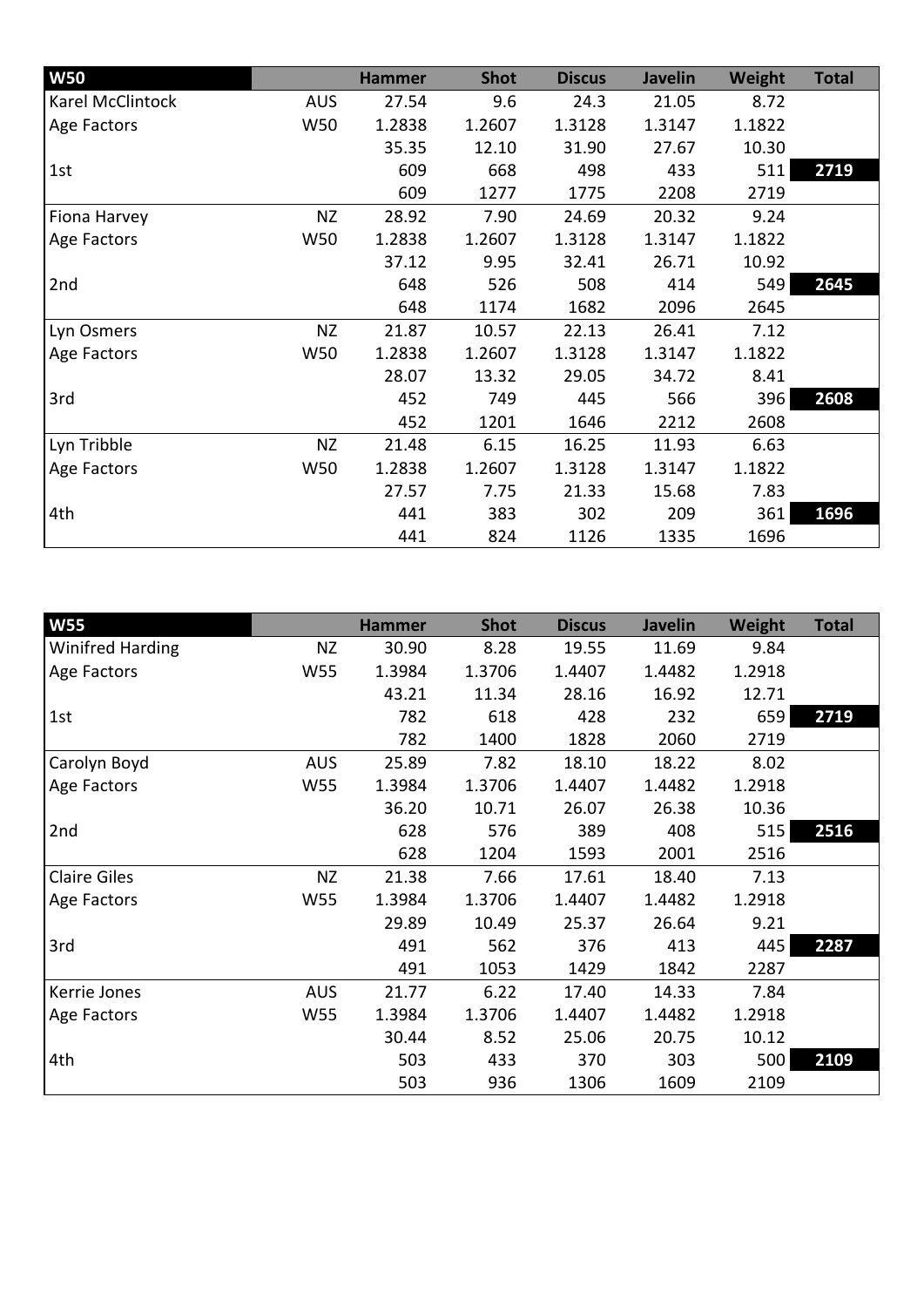| <b>W60</b>            |            | <b>Hammer</b> | <b>Shot</b> | <b>Discus</b> | <b>Javelin</b> | Weight | <b>Total</b> |
|-----------------------|------------|---------------|-------------|---------------|----------------|--------|--------------|
| <b>Jill Evans</b>     | <b>NZ</b>  | 24.37         | 8.19        | 17.79         | 16.45          | 11.06  |              |
| Age Factors           | W60        | 1.5353        | 1.5015      | 1.5961        | 1.5408         | 1.2108 |              |
|                       |            | 37.41         | 12.29       | 28.39         | 25.34          | 13.39  |              |
| 1st                   |            | 654           | 680         | 432           | 389            | 701    | 2856         |
|                       |            | 654           | 1334        | 1766          | 2155           | 2856   |              |
| Jillan Senior         | <b>AUS</b> | 21.44         | 6.27        | 15.13         | 11.75          | 9.36   |              |
| Age Factors           | W60        | 1.5353        | 1.5015      | 1.5961        | 1.5408         | 1.2108 |              |
|                       |            | 32.91         | 9.41        | 24.14         | 18.10          | 11.33  |              |
| 2nd                   |            | 556           | 491         | 353           | 254            | 574    | 2228         |
|                       |            | 556           | 1047        | 1400          | 1654           | 2228   |              |
| Cherie Dempsey        | <b>AUS</b> | 20.58         | 6.31        | 15.64         | 15.16          | 8.11   |              |
| Age Factors           | W60        | 1.5353        | 1.5015      | 1.5961        | 1.5408         | 1.2108 |              |
|                       |            | 31.59         | 9.47        | 24.96         | 23.35          | 9.81   |              |
| 3rd                   |            | 528           | 495         | 368           | 351            | 481    | 2223         |
|                       |            | 528           | 1023        | 1391          | 1742           | 2223   |              |
| <b>Joan Merrilees</b> | <b>NZ</b>  | 21.81         | 6.31        | 13.89         | 12.10          | 8.69   |              |
| Age Factors           | W60        | 1.5353        | 1.5015      | 1.5961        | 1.5408         | 1.2108 |              |
|                       |            | 33.48         | 9.47        | 22.16         | 18.64          | 10.52  |              |
| 4th                   |            | 569           | 495         | 317           | 264            | 524    | 2169         |
|                       |            | 569           | 1064        | 1381          | 1645           | 2169   |              |
| Karen Jones           | <b>AUS</b> | 19.48         | 5.28        | 14.90         | 9.84           | 7.05   |              |
| Age Factors           | W60        | 1.5353        | 1.5015      | 1.5961        | 1.5408         | 1.2108 |              |
|                       |            | 29.90         | 7.92        | 23.78         | 15.16          | 8.53   |              |
| 5th                   |            | 491           | 394         | 347           | 200            | 404    | 1836         |
|                       |            | 491           | 885         | 1232          | 1432           | 1836   |              |
| <b>Judy Brown</b>     | <b>AUS</b> | 16.06         | 5.75        | 14.66         | 12.05          | 5.76   |              |
| Age Factors           | W60        | 1.5353        | 1.5015      | 1.5961        | 1.5408         | 1.2108 |              |
|                       |            | 24.65         | 8.63        | 23.39         | 18.56          | 6.97   |              |
| 6th                   |            | 378           | 440         | 339           | 262            | 310    | 1729         |
|                       |            | 378           | 818         | 1157          | 1419           | 1729   |              |

| <b>W65</b>        |            | <b>Hammer</b> | <b>Shot</b> | <b>Discus</b> | <b>Javelin</b> | Weight | <b>Total</b> |
|-------------------|------------|---------------|-------------|---------------|----------------|--------|--------------|
| <b>Bev Savage</b> | ΝZ         | 30.17         | 7.88        | 21.87         | 14.96          | 12.54  |              |
| Age Factors       | W65        | 1.7038        | 1.6600      | 1.7927        | 1.7274         | 1.3260 |              |
|                   |            | 51.40         | 13.08       | 39.20         | 25.84          | 16.62  |              |
| 1st               |            | 964           | 733         | 639           | 398            | 903    | 3637         |
|                   |            | 964           | 1697        | 2336          | 2734           | 3637   |              |
| Raylea Rudov      | <b>AUS</b> | 24.07         | 6.02        | 14.90         | 13.67          | 9.49   |              |
| Age Factors       | W65        | 1.7038        | 1.6600      | 1.7927        | 1.7274         | 1.3260 |              |
|                   |            | 41.01         | 9.99        | 26.71         | 23.61          | 12.58  |              |
| 2nd               |            | 733           | 529         | 401           | 356            | 651    | 2670         |
|                   |            | 733           | 1262        | 1663          | 2019           | 2670   |              |
| Lois Anderson     | <b>NZ</b>  | 17.15         | 7.75        | 15.49         | 16.74          | 8.31   |              |
| Age Factors       | W65        | 1.7038        | 1.6600      | 1.7927        | 1.7274         | 1.3260 |              |
|                   |            | 29.22         | 12.86       | 27.76         | 28.91          | 11.01  |              |
| 3rd               |            | 476           | 718         | 420           | 456            | 554    | 2624         |
|                   |            | 476           | 1194        | 1614          | 2070           | 2624   |              |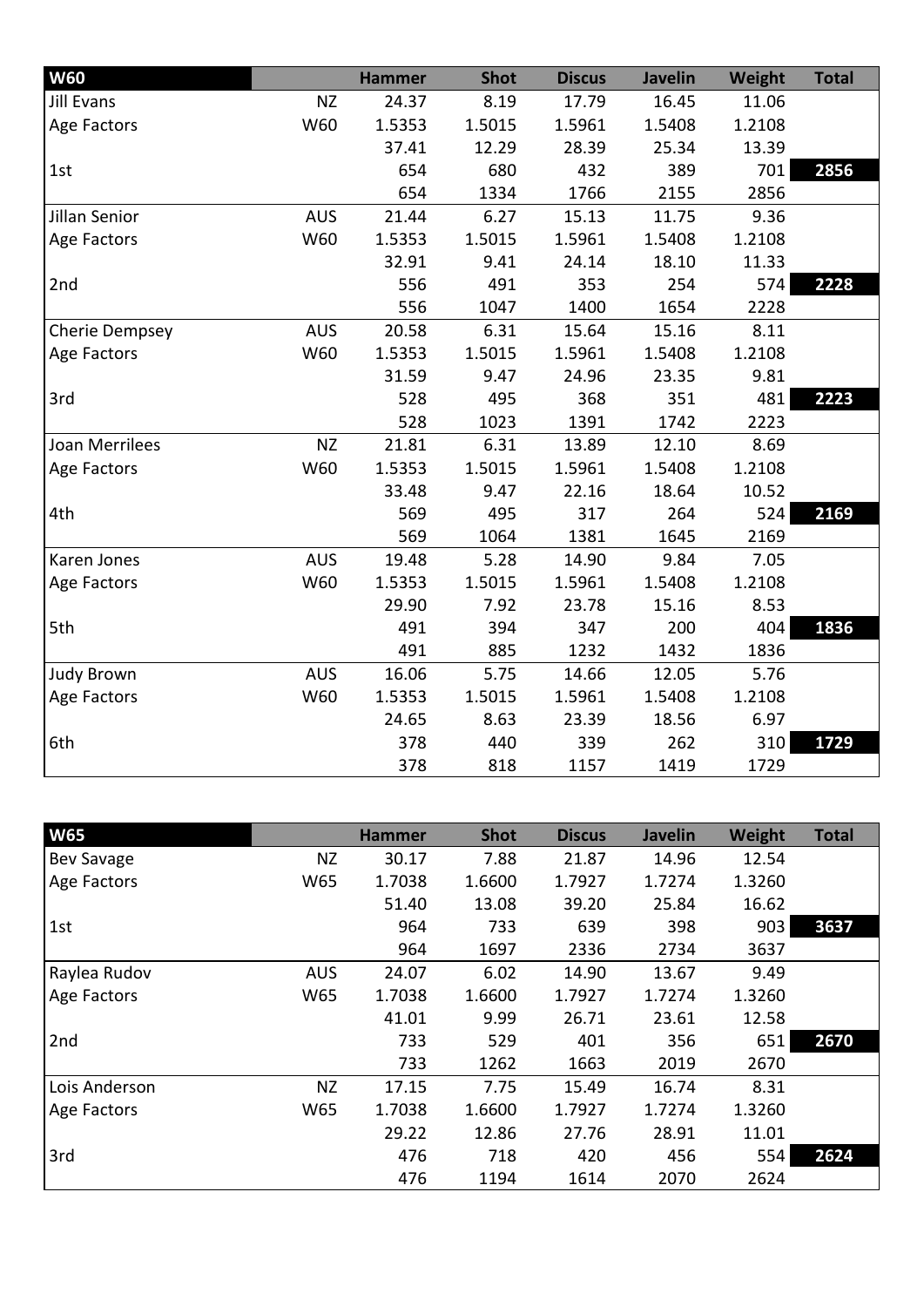| <b>W65 (cont)</b> |            | <b>Hammer</b> | <b>Shot</b> | <b>Discus</b> | <b>Javelin</b> | Weight | <b>Total</b> |
|-------------------|------------|---------------|-------------|---------------|----------------|--------|--------------|
| Lorraine Birtwell | <b>AUS</b> | 19.54         | 5.71        | 18.60         | 13.12          | 7.11   |              |
| Age Factors       | W65        | 1.7038        | 1.6600      | 1.7927        | 1.7274         | 1.3260 |              |
|                   |            | 33.29         | 9.47        | 33.34         | 22.66          | 9.42   |              |
| 4th               |            | 564           | 495         | 526           | 338            | 457    | 2380         |
|                   |            | 564           | 1059        | 1585          | 1923           | 2380   |              |
| Alison Wright     | <b>NZ</b>  | 17.51         | 5.35        | 13.89         | 12.31          | 8.08   |              |
| Age Factors       | W65        | 1.7038        | 1.6600      | 1.7927        | 1.7274         | 1.3260 |              |
|                   |            | 29.83         | 8.88        | 24.90         | 21.26          | 10.71  |              |
| 5th               |            | 489           | 456         | 367           | 312            | 536    | 2160         |
|                   |            | 489           | 945         | 1312          | 1624           | 2160   |              |

| W70                  |            | <b>Hammer</b> | <b>Shot</b> | <b>Discus</b> | <b>Javelin</b> | <b>Weight</b> | <b>Total</b> |
|----------------------|------------|---------------|-------------|---------------|----------------|---------------|--------------|
| Glynn Boyce          | <b>AUS</b> | 22.55         | 5.98        | 15.94         | 13.86          | 8.02          |              |
| Age Factors          | W70        | 1.9160        | 1.8559      | 2.0542        | 1.9654         | 1.4667        |              |
|                      |            | 43.20         | 11.09       | 32.74         | 27.24          | 11.76         |              |
| 1st                  |            | 782           | 601         | 514           | 424            | 601           | 2922         |
|                      |            | 782           | 1383        | 1897          | 2321           | 2922          |              |
| <b>Glenn Watts</b>   | <b>NZ</b>  | 20.75         | 6.34        | 14.84         | 13.64          | 8.10          |              |
| Age Factors          | W70        | 1.9160        | 1.8559      | 2.0542        | 1.9654         | 1.4667        |              |
|                      |            | 39.75         | 11.76       | 30.48         | 26.80          | 11.88         |              |
| 2nd                  |            | 706           | 645         | 471           | 416            | 608           | 2846         |
|                      |            | 706           | 1351        | 1822          | 2238           | 2846          |              |
| Barbara Bird         | <b>NZ</b>  | 14.52         | 6.17        | 13.28         | 18.29          | 5.39          |              |
| Age Factors          | W70        | 1.9160        | 1.8559      | 2.0542        | 1.9654         | 1.4667        |              |
|                      |            | 27.82         | 11.45       | 27.27         | 35.94          | 7.90          |              |
| 3rd                  |            | 446           | 625         | 411           | 590            | 366           | 2438         |
|                      |            | 446           | 1071        | 1482          | 2072           | 2438          |              |
| <b>Marion Clarke</b> | <b>NZ</b>  | 18.01         | 4.50        | 9.70          | 8.72           | 6.98          |              |
| Age Factors          | W70        | 1.9160        | 1.8559      | 2.0542        | 1.9654         | 1.4667        |              |
|                      |            | 34.50         | 8.35        | 19.92         | 17.13          | 10.23         |              |
| 4th                  |            | 591           | 422         | 276           | 236            | 507           | 2032         |
|                      |            | 591           | 1013        | 1289          | 1525           | 2032          |              |
| Gwyn Heseltine       | <b>NZ</b>  | 15.73         | 4.89        | 10.97         | 7.80           | 5.37          |              |
| Age Factors          | W70        | 1.9160        | 1.8559      | 2.0542        | 1.9654         | 1.4667        |              |
|                      |            | 30.13         | 9.07        | 22.53         | 15.33          | 7.87          |              |
| 5th                  |            | 496           | 469         | 324           | 203            | 364           | 1856         |
|                      |            | 496           | 965         | 1289          | 1492           | 1856          |              |
| Francie Bayler       | <b>NZ</b>  | 14.21         | 4.44        | 11.43         | 10.10          | 5.23          |              |
| Age Factors          | W70        | 1.9160        | 1.8559      | 2.0542        | 1.9654         | 1.4667        |              |
|                      |            | 27.22         | 8.24        | 23.47         | 19.85          | 7.67          |              |
| 6th                  |            | 433           | 415         | 341           | 286            | 352           | 1827         |
|                      |            | 433           | 848         | 1189          | 1475           | 1827          |              |
| Nola De Chazel       | <b>AUS</b> | 14.47         | 4.18        | 9.77          | 7.94           | 5.02          |              |
| Age Factors          | W70        | 1.9160        | 1.8559      | 2.0542        | 1.9654         | 1.4667        |              |
|                      |            | 27.72         | 7.75        | 20.06         | 15.60          | 7.36          |              |
| 7th                  |            | 444           | 383         | 279           | 208            | 333           | 1647         |
|                      |            | 444           | 827         | 1106          | 1314           | 1647          |              |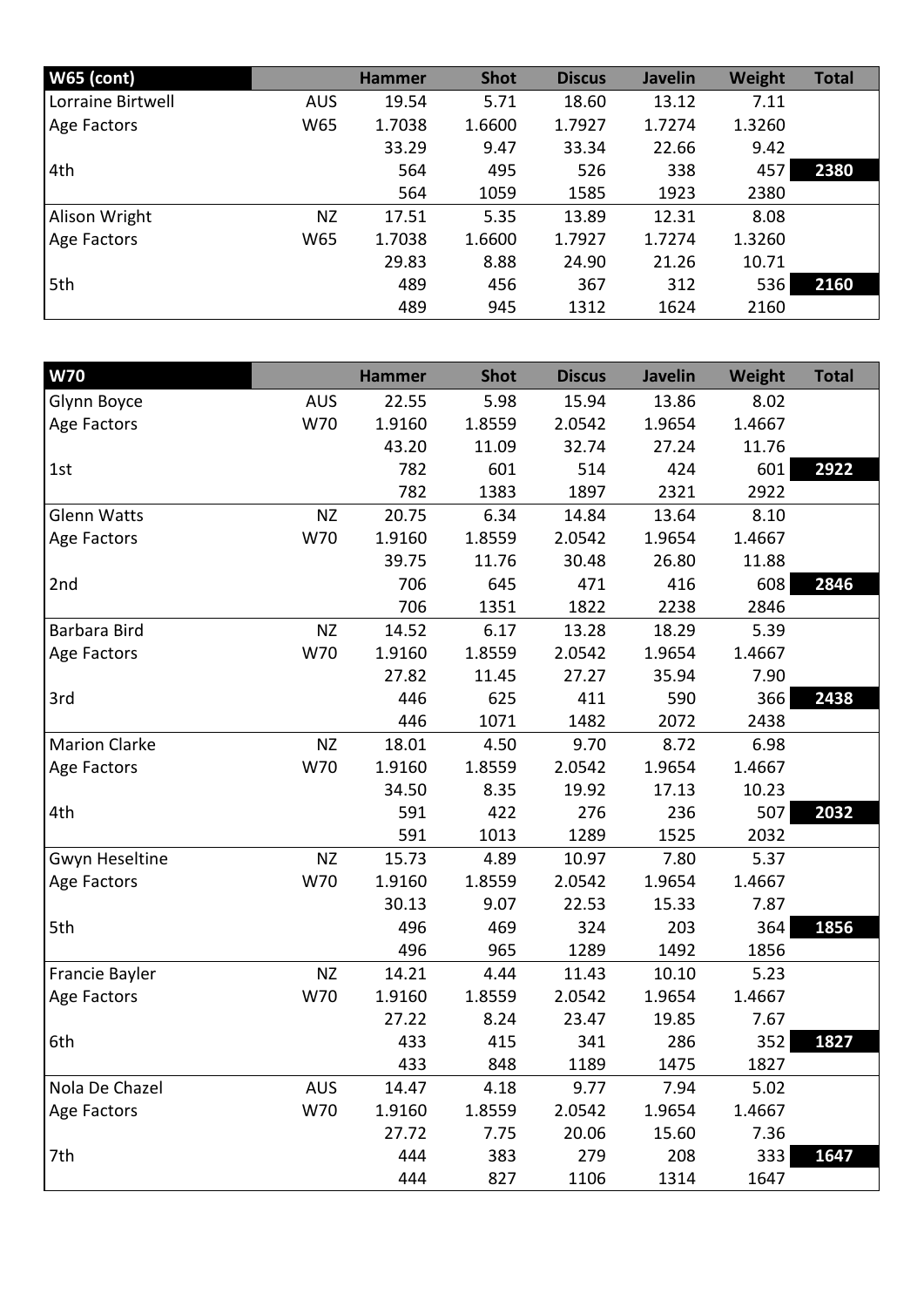| <b>W75</b>  |     | <b>Hammer</b> | <b>Shot</b> | <b>Discus</b> | <b>Javelin</b> | Weight | <b>Total</b> |
|-------------|-----|---------------|-------------|---------------|----------------|--------|--------------|
| Iris Bishop | ΝZ  | 15.78         | 4.88        | 12.76         | 9.21           | 5.42   |              |
| Age Factors | W75 | 1.9984        | 1.8324      | 2.1546        | 2.2794         | 1.5146 |              |
|             |     | 31.53         | 8.94        | 27.49         | 20.99          | 8.20   |              |
| 1st         |     | 526           | 460         | 415           | 307            | 384    | 2092         |
|             |     | 526           | 986         | 1401          | 1708           | 2092   |              |

| <b>W85</b>     |     | <b>Hammer</b> | <b>Shot</b> | <b>Discus</b> | <b>Javelin</b> | Weight | <b>Total</b> |
|----------------|-----|---------------|-------------|---------------|----------------|--------|--------------|
| Pauline Purser | ΝZ  | 13.77         | 4.05        | 9.08          | 7.35           | 4.57   |              |
| Age Factors    | W85 | 2.7218        | 2.3894      | 3.0404        | 3.3500         | 1.9493 |              |
|                |     | 37.47         | 9.67        | 27.60         | 24.62          | 8.90   |              |
| 1st            |     | 656           | 508         | 417           | 375            | 426    | 2382         |
|                |     | 656           | 1164        | 1581          | 1956           | 2382   |              |

Women's Results in order of points scored

| <b>Place</b>   | Name:                     |            | <b>Points</b> |
|----------------|---------------------------|------------|---------------|
| 1              | Jayne Hardy               | W45        | 3673          |
| $\overline{2}$ | <b>Bev Savage</b>         | W65        | 3637          |
| 3              | <b>Christine McCahill</b> | <b>W45</b> | 3604          |
| 4              | Glynn Boyce               | W70        | 2922          |
| 5              | <b>Jill Evans</b>         | W60        | 2856          |
| 6              | <b>Glenn Watts</b>        | W70        | 2846          |
| 7              | Althea Mackie             | W40        | 2830          |
| 8              | <b>Karel McClintock</b>   | W50        | 2719          |
| 9              | <b>Winifred Harding</b>   | <b>W55</b> | 2719          |
| 10             | <b>Brenda Davis</b>       | W40        | 2705          |
| 11             | Raylea Rudov              | W65        | 2670          |
| 12             | Danielle Botha            | W20        | 2653          |
| 13             | Fiona Harvey              | <b>W50</b> | 2645          |
| 14             | Lois Anderson             | W65        | 2624          |
| 15             | Lyn Osmers                | <b>W50</b> | 2608          |
| 16             | Carolyn Boyd              | W55        | 2516          |
| 17             | <b>Melissa Bonser</b>     | W40        | 2477          |
| 18             | <b>Barbara Bird</b>       | W70        | 2438          |
| 19             | <b>Pauline Purser</b>     | <b>W85</b> | 2382          |
| 20             | Lorraine Birtwell         | W65        | 2380          |
| 21             | <b>Claire Giles</b>       | <b>W55</b> | 2287          |
| 22             | Jillan Senior             | W60        | 2228          |
| 23             | <b>Cherie Dempsey</b>     | W60        | 2223          |
| 24             | <b>Joan Merrilees</b>     | W60        | 2169          |
| 25             | Michelle Ward             | W40        | 2162          |
| 26             | Alison Wright             | W65        | 2160          |
| 27             | Kerrie Jones              | <b>W55</b> | 2109          |
| 28             | <b>Iris Bishop</b>        | W75        | 2092          |
| 29             | <b>Marion Clarke</b>      | W70        | 2032          |
| 30             | Jen Fee                   | W45        | 1913          |
|                |                           |            |               |